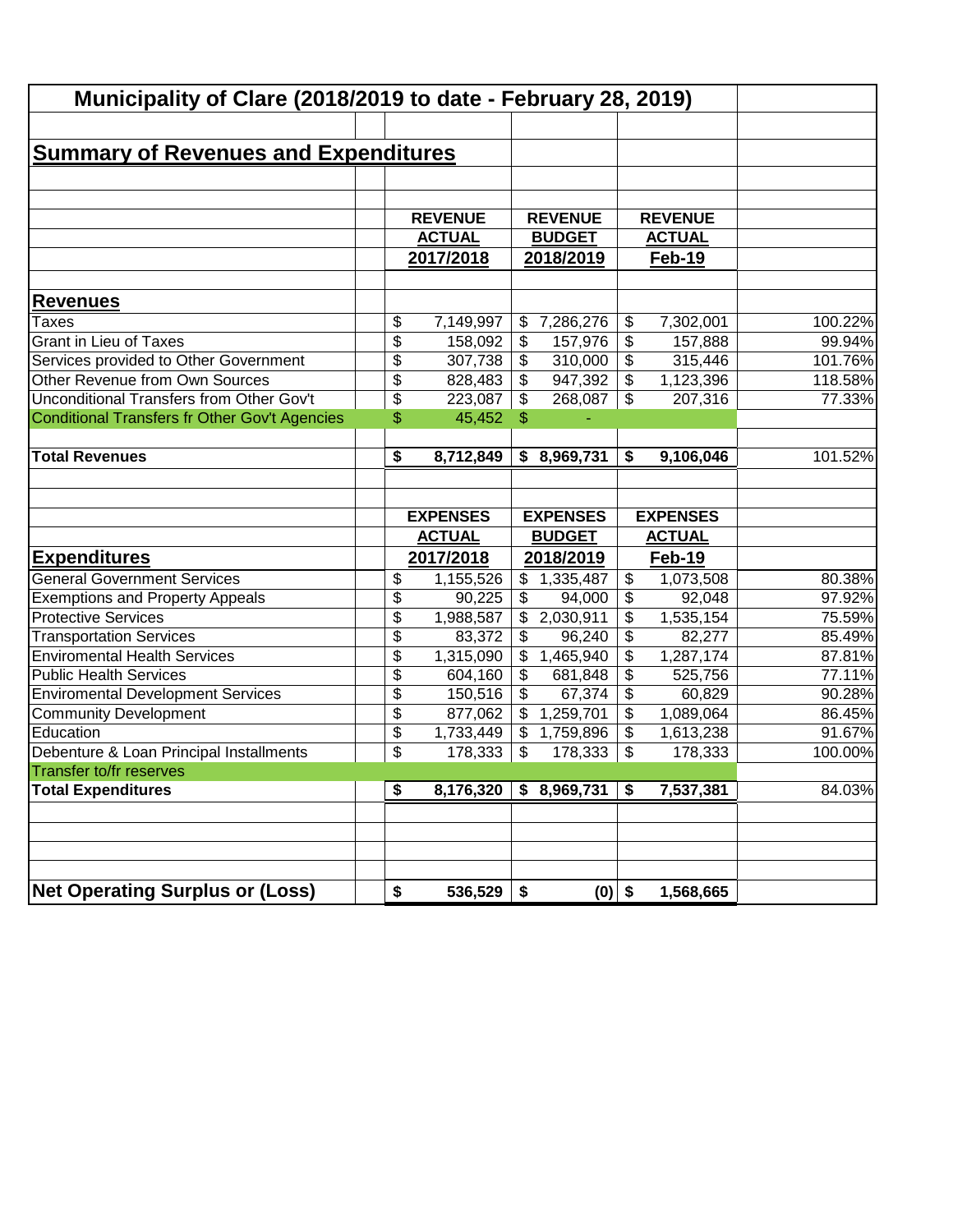|                 | Municipality of Clare (2018/2019 to date - February 28, 2019) |                                        |               |                |                 |
|-----------------|---------------------------------------------------------------|----------------------------------------|---------------|----------------|-----------------|
|                 |                                                               |                                        |               |                | Page 2          |
|                 |                                                               |                                        |               |                |                 |
| <b>Revenues</b> |                                                               |                                        |               | <b>REVENUE</b> |                 |
|                 |                                                               |                                        | <b>ACTUAL</b> | <b>BUDGET</b>  | <b>ACTUAL</b>   |
| <b>Acc#</b>     |                                                               |                                        | 2017/2018     | 2018/2019      | <b>Feb-19</b>   |
|                 |                                                               |                                        |               |                |                 |
|                 | <b>Taxes</b>                                                  |                                        |               |                |                 |
| 11100<br>11110  | <b>Assessable Property</b><br><b>Residential Tax</b>          | \$                                     | 4,733,687     | 4,787,712      | \$<br>4,787,712 |
| 11120           | <b>Commercial Tax</b>                                         | \$                                     | 1,329,859     | 1,401,785      | \$<br>1,401,785 |
| 11151           | Resource Tax                                                  | \$                                     | 463,256       | 470,874        | \$<br>470,826   |
| 11153           | Forest Property taxes (-50,000 acres @ .25)                   | \$                                     | 25,208        | 25,208         | \$<br>25,030    |
| 11154           | Forest Property taxes (+50,000 acres @ .40)                   | $\overline{\boldsymbol{\mathfrak{s}}}$ | 8,526         | 8,526          | \$<br>8,458     |
| 11182           | Area Rate Collected for Fire Depts (5¢ uniform rate)          | \$                                     | 282,195       | 286,676        | \$<br>286,681   |
| 11290           | Area Rates - Street Lights                                    | \$                                     | 22,721        | 22,240         | \$<br>22,279    |
|                 | <b>Sub-Total</b>                                              | \$                                     | 6,865,452     | 7,003,021      | \$<br>7,002,770 |
|                 |                                                               |                                        |               |                |                 |
|                 |                                                               |                                        |               |                |                 |
| 11400           | <b>Business Property</b>                                      |                                        |               |                |                 |
| 11420           | Based on Revenue - Aliant                                     | \$                                     | 37,105        | 32,000         | \$<br>34,786    |
| 12430           | NS Power Inc. (Grant in lieu of taxes)                        | $\overline{\$}$                        | 5,905         | 5,925          | \$<br>5,925     |
| 11431           | NSFM - Nova Scotia Power (HST Rebate)                         | \$                                     | 15,607        | 13,000         | \$<br>12,366    |
|                 |                                                               |                                        |               |                |                 |
|                 |                                                               |                                        |               |                |                 |
|                 | <b>Sub-Total</b>                                              | \$                                     | 58,617        | 50,925         | \$<br>53,077    |
|                 |                                                               |                                        |               |                |                 |
| 11900           | <b>Other Taxes</b>                                            |                                        |               |                |                 |
| 11910           | Deed Transfer Tax                                             | \$                                     | 81,989        | 82,000         | \$<br>90,132    |
|                 | <b>Sewer Services Charges</b>                                 |                                        |               |                |                 |
| 11184           | Church Point - Sewer Services (230Ux\$185)                    | \$                                     | 40,325        | 42,550         | \$<br>42,850    |
| 11210           | Meteghan - Sewer Services (468Ux\$185)(15x\$200)              | \$                                     | 84,900        | 89,580         | \$<br>93,000    |
| 11214           | Church Point - Sewer Frontage                                 |                                        |               |                | \$<br>514       |
| 11216           | Meteghan River/Centre Ext - Frontage Charges (residential \$  |                                        | 5,514         | 5,000          | \$<br>6,459     |
| 11211           | Belliveau Cove - Sewer Services (66Ux\$200)                   | \$                                     | 13,200        | 13,200         | \$<br>13,200    |
|                 | <b>Sub-Total</b>                                              | \$                                     | 225,928       | 232,330        | \$<br>246,154   |
|                 |                                                               |                                        |               |                |                 |
|                 |                                                               | \$                                     | 7,149,997     | 7,286,276      | \$<br>7,302,001 |
|                 |                                                               |                                        |               |                |                 |
|                 |                                                               |                                        |               |                |                 |
|                 | <b>Grants in Lieu of Taxes</b>                                |                                        |               |                |                 |
| 12100           | <b>Federal Government</b>                                     | \$                                     | 21,428        | 21,107         | \$<br>22,112    |
| 12100           | <b>Federal Government Agencies</b>                            | $\overline{a}$                         |               |                |                 |
| 12300           | <b>Provincial Government</b>                                  |                                        |               |                |                 |
|                 | Prov. Properties/Resource Farm/Supporting Inst.               | \$                                     | 117,852       | 118,057        | \$<br>117,056   |
|                 | <b>Crown Timber Lands</b>                                     |                                        |               |                |                 |
| 11940           | <b>Fire Protection Grant (Schools)</b>                        | \$                                     | 6,856         | 6,856          | \$<br>6,783     |
|                 | <b>Provincial Government Agencies</b>                         |                                        |               |                |                 |
| 11930           | <b>NS Liquor Corporation Tax</b>                              | \$                                     | 8,597         | 8,597          | \$<br>8,597     |
| 11950           | <b>Civic Addressing Grant</b>                                 | $\overline{\$}$                        | 3,359         | 3,359          | \$<br>3,340     |
|                 | <b>TOTAL GRANTS IN LIEU OF TAXES</b>                          | $\overline{\boldsymbol{\mathsf{s}}}$   | 158,092       | 157,976        | \$<br>157,888   |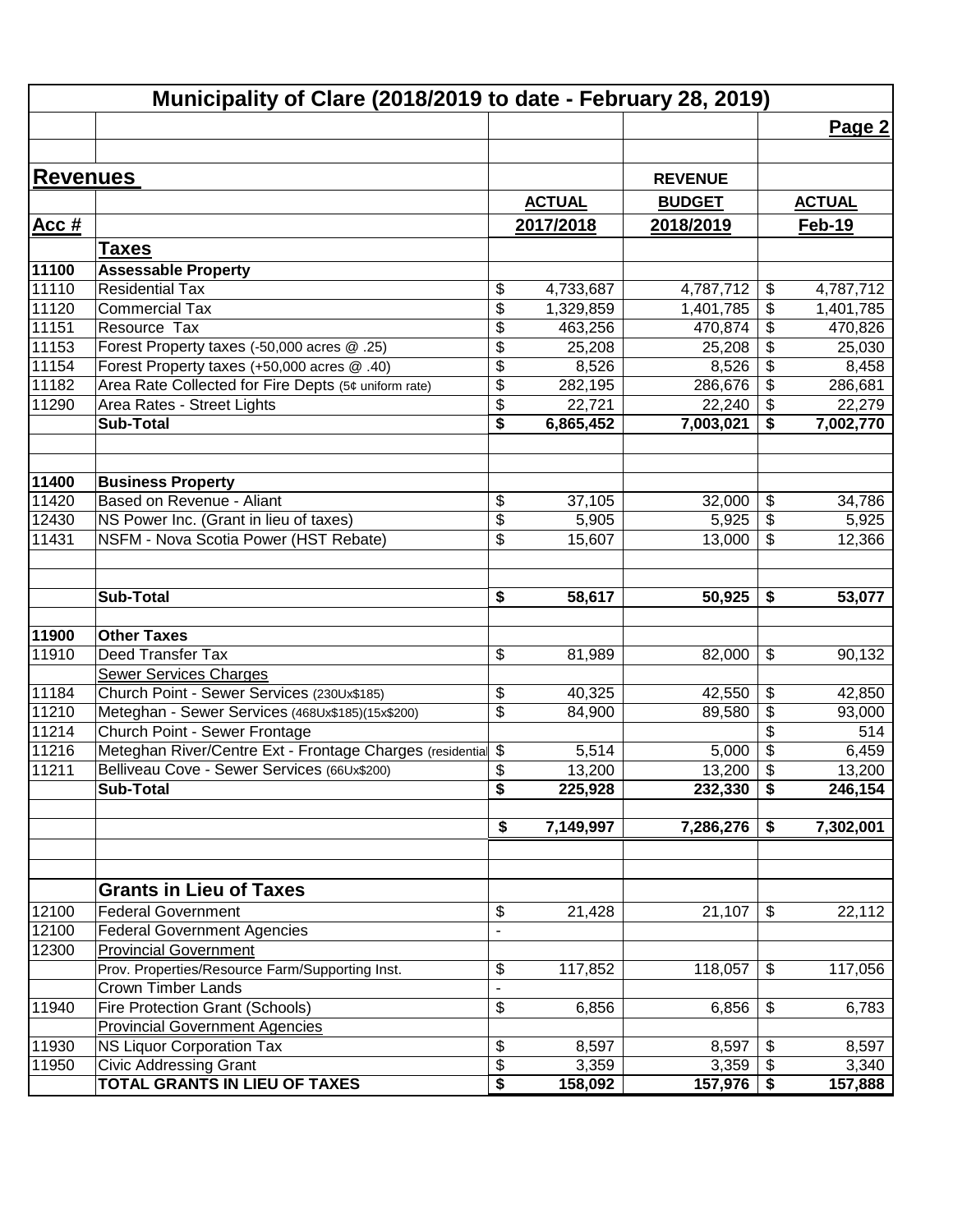|                 | Municipality of Clare (2018/2019 to date - February 28, 2019)         |                 |               |                           |               |                                                 |               |
|-----------------|-----------------------------------------------------------------------|-----------------|---------------|---------------------------|---------------|-------------------------------------------------|---------------|
|                 |                                                                       |                 |               |                           |               |                                                 | Page 3        |
| <b>Revenues</b> |                                                                       |                 |               |                           |               |                                                 |               |
|                 |                                                                       |                 | <b>ACTUAL</b> |                           | <b>BUDGET</b> |                                                 | <b>ACTUAL</b> |
| Acc #           |                                                                       |                 | 2017/2018     |                           | 2018/2019     |                                                 | Feb-19        |
|                 |                                                                       |                 |               |                           |               |                                                 |               |
| 13000           | <b>Services Provided to Other Gov't</b>                               |                 |               |                           |               |                                                 |               |
| 13340           | Landfill/Transfer Tipping Fees & White Goods                          | \$              | 307,738       | \$                        | 310,000       | $\, \, \raisebox{12pt}{$\scriptstyle \$}$       | 315,446       |
|                 | <b>TOTAL SERVICES PROV.TO OTHER GOV'T</b>                             | \$              | 307,738       | \$                        | 310,000       | \$                                              | 315,446       |
|                 |                                                                       |                 |               |                           |               |                                                 |               |
|                 |                                                                       |                 |               |                           |               |                                                 |               |
| 15000           | <b>Other Revenue from Own Sources</b>                                 |                 |               |                           |               |                                                 |               |
| 15100           | <b>Building &amp; Development Permits</b>                             | \$              | 32,825        | \$                        | 30,000        | \$                                              | 26,779        |
| 15105           | <b>Subdivision Application Fees</b>                                   | \$              | 5,250         | \$                        |               | \$                                              |               |
| 15108           | Dog Tags                                                              | \$              | 240           | \$                        | 100           | \$                                              | 100           |
| 15200           | Fines (RCMP)                                                          | \$              | 31,696        | \$                        | 30,000        | $\overline{\boldsymbol{\theta}}$                | 26,311        |
| 15301           | Rent - Clare Health Centre                                            | \$              | 303,013       | \$                        | 312,320       | \$                                              | 262,179       |
| 15210           | Miscellaneous - CHC                                                   | \$              | 539           | \$                        | 500           | \$                                              | 1,013         |
| 15302           | Rent - Cultural Hub Culturel                                          | \$              | 11,550        | \$                        | 12,700        | $\overline{\boldsymbol{\theta}}$                | 12,500        |
| 15400           | <b>Operational Grants (SWNDHA)</b>                                    | \$              | 62,892        | \$                        | 62,892        | $\overline{\boldsymbol{\theta}}$                | 65,215        |
| 15304           | Clare Veteran Centre - Rentals                                        | \$              | 13,517        | \$                        | 12,500        | $\overline{\boldsymbol{\theta}}$                | 9,180         |
| 15305           | Eco Park - Rent                                                       | \$              | 27,299        | \$                        | 19,200        | $\overline{\$}$                                 | 21,889        |
| 15500           | Return on Investments                                                 | \$              | 22,945        | \$                        | 23,000        | $\overline{\$}$                                 | 34,325        |
| 15600           | Penalties and Interest on Taxes                                       | \$              | 97,379        | \$                        | 97,000        | $\overline{\$}$                                 | 79,059        |
| 15932           | <b>Tax Sale Fees</b>                                                  | \$              | 388           | \$                        | 5,000         | $\overline{\$}$                                 | 8,135         |
| 15928           | <b>Tent Rentals</b>                                                   | \$              | 10,000        | \$                        | 7,000         | $\overline{\$}$                                 | 9,750         |
| 15930           | Miscellaneous                                                         | $\overline{\$}$ | 18,559        | \$                        | 3,500         | $\overline{\$}$                                 | 36,443        |
|                 |                                                                       | \$              | 638,093       | \$                        | 615,712       | \$                                              | 592,879       |
|                 |                                                                       |                 |               |                           |               |                                                 |               |
|                 | <b>Community Development</b>                                          |                 |               |                           |               |                                                 |               |
| 11199           | Clare 250                                                             | \$              | 2,300         | \$                        | 117,300       | \$                                              | 116,130       |
| 15936           | Comeau Lumber - Equipment Sales                                       |                 |               |                           |               | \$                                              | 209,113       |
| 11190           | Gran Fondo - Registrations                                            | \$              | 96,707        | \$                        | 100,500       | \$                                              | 107,924       |
| 11191           | Gran Fondo - Sponsorship                                              | \$              | 11,700        | \$                        | 17,000        | \$                                              | 21,352        |
| 11192           | Gran Fondo - Other Revenues                                           | \$              | 315           | $\overline{\mathbf{3}}$   | 36,000        | $\boldsymbol{\mathsf{\$}}$                      | 25,003        |
|                 | -Total GranFondo Revenue                                              | \$              | 108,722       | s)                        | 153,500       | $\overline{\mathbf{s}}$                         | 154,279       |
|                 | <b>Total Tourism Revenue</b>                                          | \$              | 32,835        | $\boldsymbol{\mathsf{S}}$ | 32,780        | $\sqrt[6]{\frac{1}{2}}$                         | 30,275        |
|                 | <b>Total Recreation Revenue</b><br><b>Total Community Development</b> | \$              | 46,533        | $\boldsymbol{\mathsf{S}}$ | 28,100        | $\overline{\mathbf{e}}$<br>$\overline{\bullet}$ | 20,720        |
|                 |                                                                       | \$              | 190,390       | \$                        | 331,680       |                                                 | 530,517       |
|                 |                                                                       |                 |               |                           |               |                                                 |               |
|                 | TOTAL OTHER REVENUE FR OWN SOURCES                                    | \$              | 828,483       | \$                        | 947,392       | \$                                              | 1,123,396     |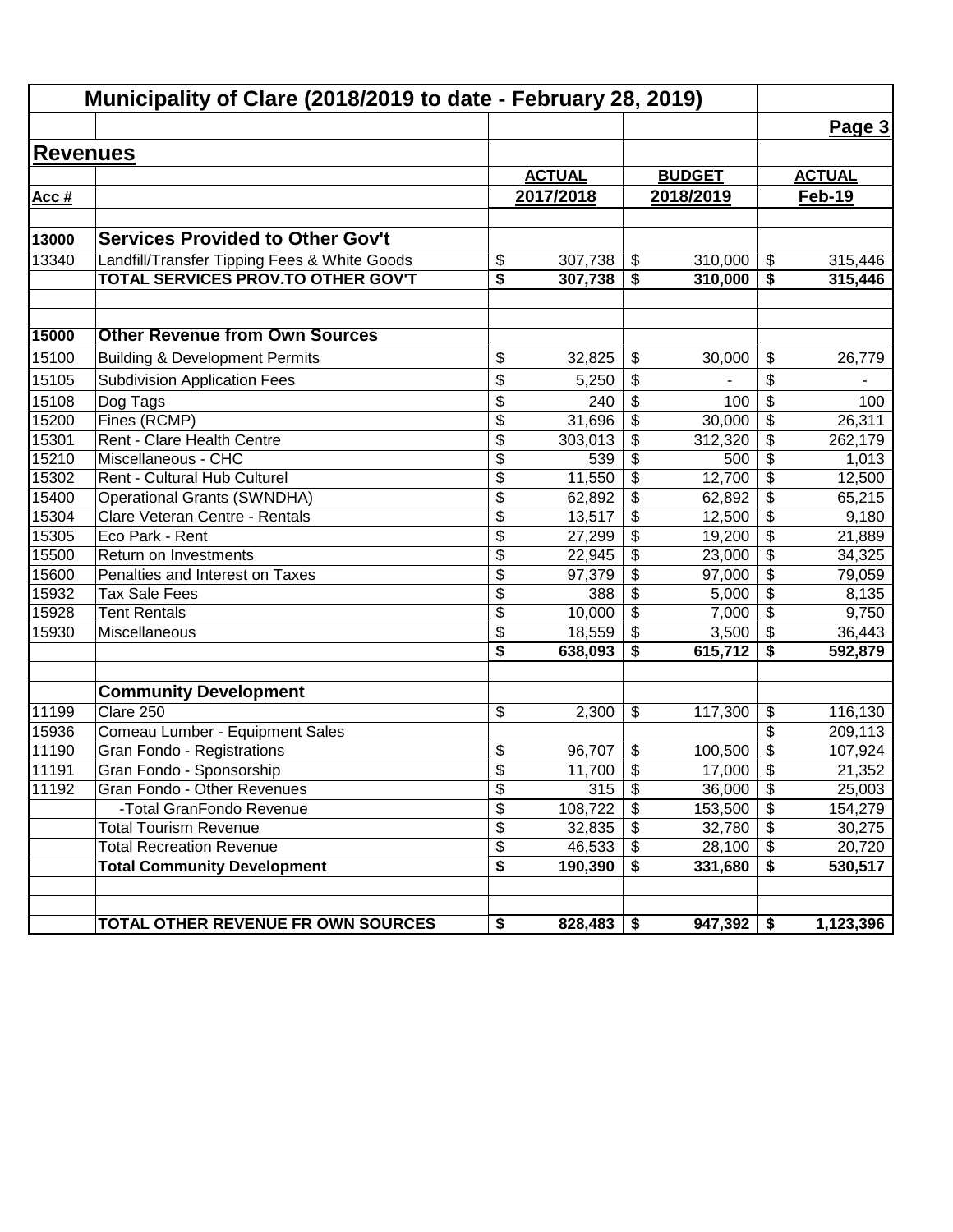|                 | Municipality of Clare (2018/2019 to date - February 28, 2019) |               |               |    |               |
|-----------------|---------------------------------------------------------------|---------------|---------------|----|---------------|
|                 |                                                               |               |               |    | Page 4        |
| <b>Revenues</b> |                                                               |               |               |    |               |
|                 |                                                               |               |               |    |               |
|                 |                                                               |               |               |    |               |
|                 |                                                               | <b>ACTUAL</b> | <b>BUDGET</b> |    | <b>ACTUAL</b> |
| ACC#            |                                                               | 2017/2018     | 2018/2019     |    | Feb-19        |
|                 | <b>Unconditional Transfers from Other Gov'ts</b>              |               |               |    |               |
| 16281           | <b>Equalization Grant</b>                                     | \$<br>223,087 | \$<br>223,087 | \$ | 167,316       |
|                 | <b>EDI - Pilot Project</b>                                    |               | \$<br>45.000  |    |               |
|                 | <b>PNS - Bilingual Community Grant</b>                        |               |               | \$ | 40,000        |
|                 | <b>TOTAL UNCONDITIONAL TRANSFERS FR OTHER GOV'TS \$</b>       | 223,087       | 268,087       | S  | 207,316       |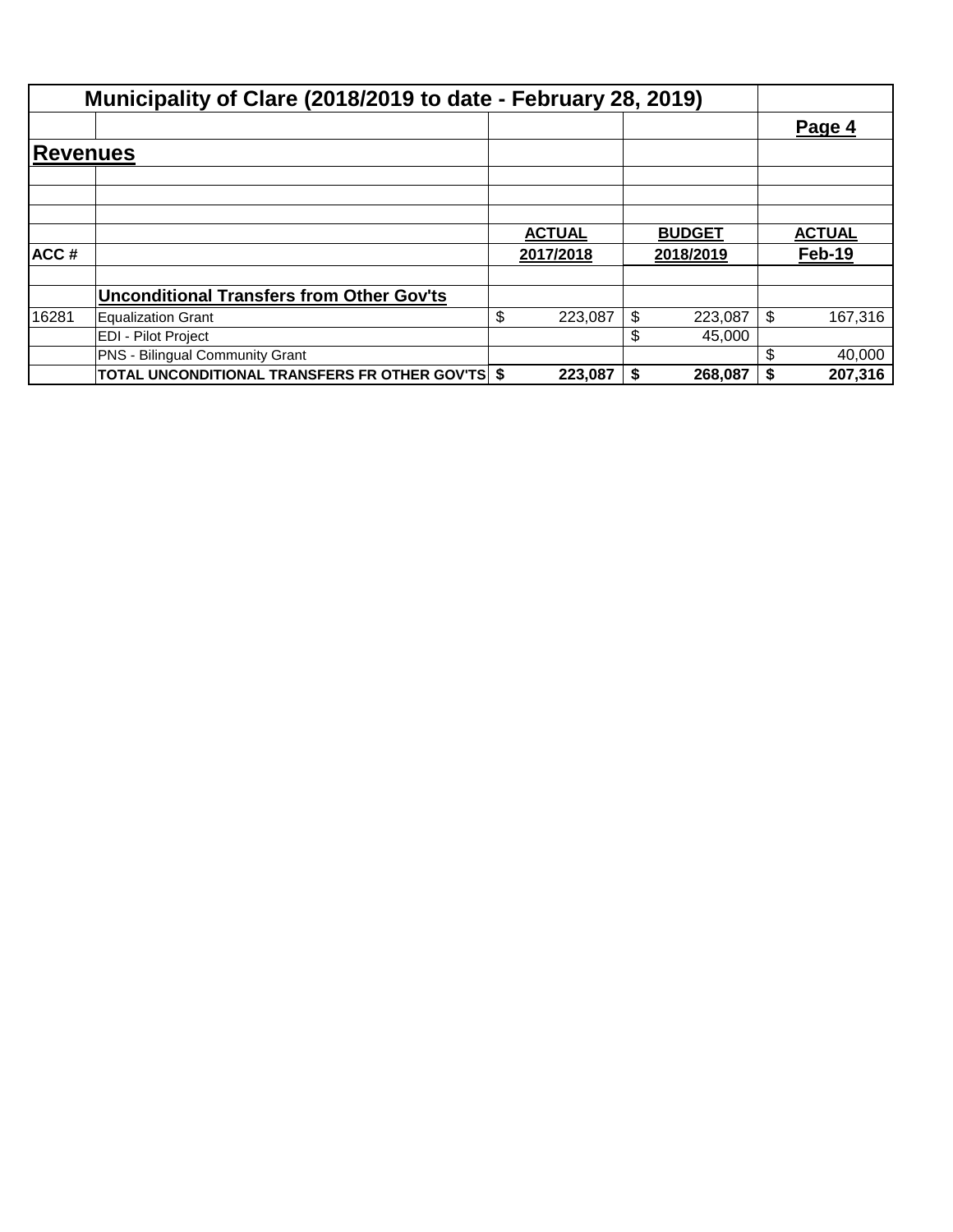|                | Municipality of Clare (2018/2019 to date - February 28, 2019)           |                 |                   |                           |                          |                                        |                 |
|----------------|-------------------------------------------------------------------------|-----------------|-------------------|---------------------------|--------------------------|----------------------------------------|-----------------|
|                |                                                                         |                 |                   |                           |                          |                                        |                 |
|                | <b>Expenditures</b>                                                     |                 |                   |                           |                          |                                        | Page 5          |
| 21243          | Low Income Exemptions & Appeals                                         | \$              | 90,225            | \$                        | 94,000                   | \$                                     | 92,048          |
| 21244          |                                                                         |                 |                   |                           |                          |                                        |                 |
|                |                                                                         |                 | <b>ACTUAL</b>     |                           | <b>BUDGET</b>            |                                        | <b>ACTUAL</b>   |
|                |                                                                         |                 |                   |                           |                          |                                        | Feb-19          |
| ACC#           | <b>GENERAL GOVERNMENT SERVICES</b>                                      |                 | 2017/2018         |                           | 2018/2019                |                                        |                 |
|                | <b>Warden and Council</b>                                               |                 |                   |                           |                          |                                        |                 |
| 21110          | Council Honorarium                                                      | \$              | 166,136           | \$                        | 167,963                  | \$                                     | 156,648         |
| 21111          | Council - Mileage, & Conferences                                        | \$              | 20,719            | \$                        | 30,000                   | \$                                     | 21,355          |
| 21112          | <b>Translation for Council Meetings</b>                                 | \$              | 8,841             | \$                        | 12,000                   | $\overline{\$}$                        | 9,849           |
|                | Sub-Total                                                               | \$              | 195,695           | \$                        | 209,963                  | \$                                     | 187,852         |
|                |                                                                         |                 |                   |                           |                          |                                        |                 |
|                | <b>Administration-Salaries</b>                                          | \$              | 330,641           | \$                        | 363,506                  | \$                                     | 270,165         |
|                | CAO / Assistant to the CAO /                                            |                 |                   |                           |                          |                                        |                 |
|                | Director of Finance/ Tax Clerk /                                        |                 |                   |                           |                          |                                        |                 |
|                | Accounting Clerk / 2 Seasonal                                           |                 |                   |                           |                          |                                        |                 |
|                | <b>Administration-Other</b>                                             |                 |                   |                           |                          |                                        |                 |
| 20020          | C.P.P.                                                                  | \$<br>\$        | 17,316            | \$                        | 17,500                   | \$<br>$\overline{\mathcal{S}}$         | 16,296          |
| 20030<br>20040 | EI<br>Pension Plan                                                      | \$              | 6,589             | \$<br>\$                  | 7,400<br>20,076          | \$                                     | 5,752           |
| 20060          | Insurance                                                               | \$              | 16,421<br>8.172   | \$                        | 14,335                   | \$                                     | 17,529<br>8,751 |
| 21113          | <b>Translation of Documents</b>                                         | \$              |                   | \$                        | 1,300                    | \$                                     |                 |
| 21241          | Clerk's Pension (Delphis until 1993)                                    | $\overline{\$}$ | 3,222             | \$                        | 3,500                    | $\overline{\$}$                        | 730             |
|                | <b>EDI - Pilot Project</b>                                              |                 |                   | \$                        | 60,000                   |                                        |                 |
| 21242          | <b>IT Support / Procom</b>                                              | \$              | 23,684            | \$                        | 25,000                   | \$                                     | 23,491          |
| 21282          | Newsletter (4 publications)                                             | \$              | $\overline{a}$    | \$                        | 2,000                    | \$                                     | 1,355           |
| 21283          | Home Page\Production\Mun Website\U-Stream                               | \$              | 1,569             | \$                        | 4,500                    | $\overline{\$}$                        | 1,466           |
| 21285          | <b>General Repairs</b>                                                  | \$              | 6,673             | \$                        | 12,000                   | $\overline{\$}$                        | 11,194          |
| 21286          | Lawn Maint / Snow Removal/ Landscaping                                  | \$              | 3,953             | \$                        | 5,000                    | $\overline{\boldsymbol{\mathfrak{s}}}$ | 3,605           |
| 21288          | Janitor salaries                                                        | $\overline{\$}$ | 11,822            | \$                        | 12,428                   | $\overline{\$}$                        | 10,477          |
| 21289          | <b>Heating fuel</b>                                                     | \$              | 6,459             | \$                        | 9,890                    | $\overline{\$}$                        | 6,788           |
| 21290          | Postage                                                                 | \$              | 18,166            | \$                        | 22,000                   | $\overline{\mathbf{S}}$                | 19,923          |
| 21291          | Supplies                                                                | \$              | 7,638             | \$                        | 12,000                   | \$                                     | 9,496           |
| 21293          | Solicitor                                                               | \$              | 11,567            | \$                        | 17,500                   | $\overline{\boldsymbol{\mathfrak{s}}}$ | 9,108           |
| 21294          | Promotional Materials/Advertising                                       | \$              | 1,601             | \$                        | 12,500                   | \$<br>$\overline{\mathcal{S}}$         | 8,105           |
| 21295<br>21296 | Hydro<br><b>Equipment Rental</b>                                        | \$<br>\$        | 9,095<br>8,517    | \$<br>\$                  | 12,000<br>9,500          | \$                                     | 9,551<br>7,709  |
| 21297          | Advertising                                                             | \$              | 3,953             | \$                        | 5,500                    | $\overline{\$}$                        | 4,836           |
| 21298          | Telephone/Fax/Internet                                                  | \$              | $9,089$ \$        |                           | 11,000                   | $\overline{\mathcal{S}}$               | 8,981           |
| 21299          | Auditors                                                                | \$              | 35,430            | \$                        | 38,000                   | \$                                     | 30,408          |
| 21300          | Tax Sale Expense                                                        | \$              | 3,446             | \$                        | 5,000                    | \$                                     | 4,761           |
| 21301          | <b>Workmen's Compensation</b>                                           | $\overline{\$}$ | 7,996             | $\overline{\$}$           | 4,837                    | $\overline{\$}$                        | 4,285           |
| 21303          | Briefs/Presentations/Speeches                                           | \$              | 1,200             | \$                        | 3,500                    | $\overline{\$}$                        |                 |
| 21304          | NSFM (membership)                                                       | \$              | 4,875             | \$                        | 4,900                    | $\sqrt{2}$                             | 5,209           |
| 21305          | FCM (membership)                                                        | \$              | 1,826             | \$                        | 1,808                    | \$                                     | 1,808           |
| 21306          | AMA (membership)                                                        | \$              | 704               | $\boldsymbol{\mathsf{S}}$ | 1,035                    | \$                                     | 1,048           |
| 21308          | Banking Fees & Debit                                                    | \$              | 7,326             | \$                        | 8,000                    | \$                                     | 6,798           |
| 21309          | Misc                                                                    | \$              | 5,074             | \$                        | 7,000                    | $\overline{\$}$                        | 5,279           |
| 21311          | Office Equipment & Small Furniture                                      | $\overline{\$}$ | 7,536             | \$                        | 12,000                   | $\overline{\$}$                        | 11,220          |
| 21312          | <b>Special Events</b>                                                   | \$              | 3,463             | $\overline{\$}$           | 4,500                    | $\overline{\$}$                        | 5,072           |
| 21314          | US Exchange                                                             | \$              | (1,018)           | \$                        | $\overline{\phantom{a}}$ | $\overline{\mathbf{S}}$                | (1, 150)        |
| 21248<br>21910 | <b>Assessment Services</b><br>Election/Plebiscite/Boundary Review/other | \$<br>\$        | 250,788<br>32,434 | \$                        | 252,765<br>5,000         | \$<br>\$                               | 252,765         |
| 21920          | Mileage/Training / Conferences                                          | \$              | 18,875            | \$<br>\$                  | 25,000                   | $\overline{\mathbf{3}}$                | 9,057<br>16,141 |
| 21930          | Insurance (Property/Liability)                                          | $\overline{\$}$ | 31,604            | \$                        | 36,744                   | $\overline{\$}$                        | 36,789          |
| 21950          | Grants to Organizations                                                 | \$              | 42,125            | \$                        | 40,000                   | $\overline{\$}$                        | 25,826          |
| 21811          | HR Policies Manual Update                                               |                 |                   | \$                        | 15,000                   | \$                                     | 15,031          |
|                |                                                                         |                 |                   |                           |                          |                                        |                 |
|                | Sub-Total                                                               | \$              | 959,831           | \$                        | 1,125,524                | \$                                     | 885,656         |
|                |                                                                         |                 |                   |                           |                          |                                        |                 |
|                | TOTAL GENERAL GOVERNMENT SERVICES                                       | \$              | 1,155,526         | - \$                      | 1,335,487                | \$                                     | 1,073,508       |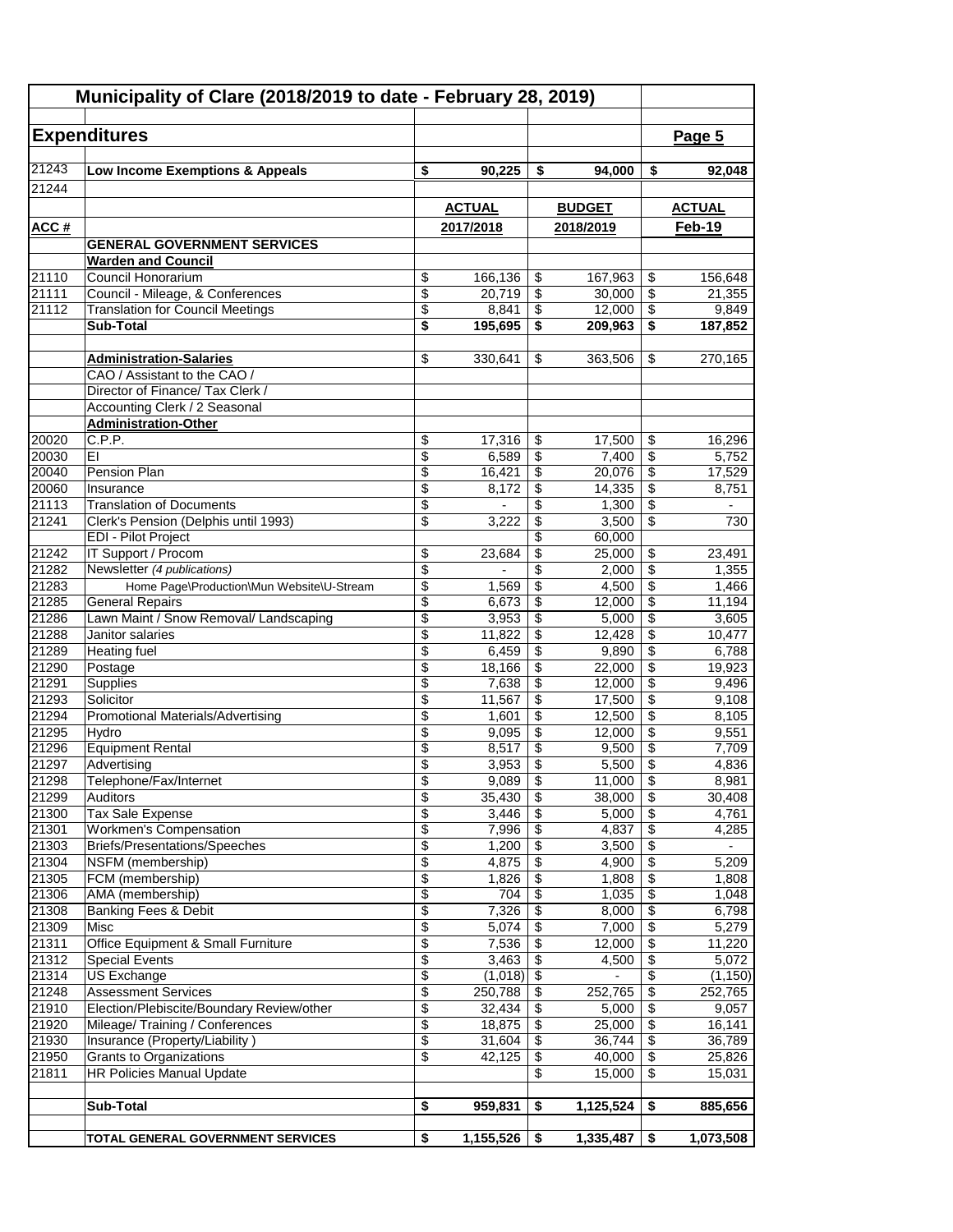| Municipality of Clare (2018/2019 to date - February 28, 2019) |                                                                            |                                        |                |                 |                |                               |                |
|---------------------------------------------------------------|----------------------------------------------------------------------------|----------------------------------------|----------------|-----------------|----------------|-------------------------------|----------------|
|                                                               |                                                                            |                                        |                |                 |                |                               | Page 6         |
|                                                               | <b>Expenditures</b>                                                        |                                        |                |                 |                |                               |                |
|                                                               |                                                                            |                                        |                |                 |                |                               |                |
|                                                               | <b>PROTECTIVE SERVICES</b>                                                 |                                        |                |                 |                |                               |                |
|                                                               |                                                                            |                                        | <b>ACTUAL</b>  |                 | <b>BUDGET</b>  |                               | <b>ACTUAL</b>  |
| ACC#                                                          |                                                                            |                                        | 2017/2018      |                 | 2018/2019      |                               | Feb-19         |
|                                                               |                                                                            |                                        |                |                 |                |                               |                |
|                                                               | <b>RCMP Administration</b>                                                 |                                        |                |                 |                |                               |                |
| 22120                                                         | RCMP Costs (7 members)                                                     | \$                                     | 1,089,139      | \$              | 1,103,298      | \$                            | 826,224        |
| 22121                                                         | <b>Prosecution Services</b>                                                | \$                                     | 13,607         | \$              | 13,500         | \$                            | 2,925          |
| 22130                                                         | <b>DNA Testing</b>                                                         | \$                                     | 4,793          | \$              | 7,000          | \$                            | 4,714          |
|                                                               | <b>Total RCMP</b>                                                          | s                                      | 1,107,539      | \$              | 1,123,798      | \$                            | 833,863        |
|                                                               |                                                                            |                                        |                |                 |                |                               |                |
|                                                               |                                                                            |                                        |                |                 |                |                               |                |
| 22310                                                         | <b>Corrections</b>                                                         | \$                                     | 121,793        | \$              | 120,586        | \$                            | 90,441         |
|                                                               | <b>Total Jails</b>                                                         | \$                                     | 121,793        | \$              | 120,586        | \$                            | 90,441         |
|                                                               |                                                                            |                                        |                |                 |                |                               |                |
|                                                               | <b>Other Law Enforcement</b>                                               |                                        |                |                 |                |                               |                |
| 22290                                                         | By-Law Enforcement                                                         | \$                                     | 1,184          | \$              | 2,500          | \$                            |                |
| 22990                                                         | <b>Unsightly Premises</b>                                                  | $\overline{\$}$                        | 146            | $\overline{\$}$ | 1,000          | $\overline{\$}$               | 730            |
| 22930                                                         | <b>Animal Control</b>                                                      | $\overline{\mathcal{L}}$               | 17,215         | \$              | 21,600         | $\overline{\mathcal{E}}$      | 21,600         |
|                                                               | <b>Total Other Law Enforcement</b>                                         | \$                                     | 18,544         | \$              | 25,100         | \$                            | 22,330         |
|                                                               |                                                                            |                                        |                |                 |                |                               |                |
|                                                               |                                                                            |                                        |                |                 |                |                               |                |
|                                                               | <b>Fire Departments</b>                                                    |                                        |                |                 |                |                               |                |
| 22400                                                         | Fire Departments - General Operations                                      | \$                                     | 266,577        | \$              | 269,429        | \$                            | 269,509        |
| 22404                                                         | Level I - Training                                                         | \$                                     | 5,000          | \$              | 5,000          | \$                            | 4,300          |
| 22405                                                         | Fire Dept - Members Appreciation                                           | \$                                     | 5,082          | \$              | 5,500          | $\overline{\mathcal{E}}$      | 4,425          |
| 22403                                                         | Fire Dept - Assessment                                                     | \$                                     | ÷              | \$              | 15,000         | $\overline{\$}$               | 10,390         |
| 22401                                                         | <b>Fire Department (Shared Services)</b>                                   | \$                                     | 5,544          | \$              | 7,000          | $\overline{\mathcal{E}}$      | 5,864          |
|                                                               | Sub Total Fire Departments                                                 | \$                                     | 282,202        | \$              | 301,929        | \$                            | 294,488        |
| 22402                                                         | New Capital Purchases from Area Rate                                       | $\overline{\boldsymbol{\theta}}$       | 112,448        | \$              | 116,477        | \$                            | 74,978         |
|                                                               | Principal on Municipal Capital Loan                                        | \$                                     | 100,000        | \$              | 100,000        | \$                            |                |
| 29000                                                         | Fire Dept Int.-Short and Long Term Debt<br><b>Total - Fire Departments</b> | \$                                     | 17,358         | \$              | 16,866         | \$                            | 20,595         |
|                                                               |                                                                            | \$                                     | 512,008        | \$              | 535,272        | \$                            | 390,061        |
|                                                               |                                                                            |                                        |                |                 |                |                               |                |
|                                                               | <b>EMO &amp; Other</b>                                                     |                                        |                |                 |                |                               |                |
| 22510                                                         | <b>EMO Operations, etc</b>                                                 | \$                                     | 9,695          | \$              | 12,000         | \$                            | 4,602          |
| 22511                                                         | Clare Search and Rescue                                                    | \$                                     | 5,000          | \$              | 5,000          | \$                            | 5.000          |
| 22515                                                         | Signage                                                                    | \$                                     | 4,850          | \$              | 5,000          | $\boldsymbol{\mathsf{S}}$     | $\blacksquare$ |
| 22520                                                         | 911 Civic Numbering                                                        | \$                                     | Ξ.             | \$              | 1,000          | \$                            | $\blacksquare$ |
|                                                               | <b>Total - EMO</b>                                                         | $\overline{\boldsymbol{s}}$            | 19,546         | \$              | 23,000         | \$                            | 9,602          |
|                                                               |                                                                            |                                        |                |                 |                |                               |                |
|                                                               |                                                                            |                                        |                |                 |                |                               |                |
|                                                               | <b>Building Inspections &amp;</b>                                          |                                        |                |                 |                |                               |                |
|                                                               | <b>Development Officer</b>                                                 |                                        |                |                 |                |                               |                |
| 22292                                                         | Salaries (2)                                                               | \$                                     | 122,204        | \$              | 111,041        | \$                            | 102,318        |
| 22293                                                         | <b>CPP</b>                                                                 | \$                                     | 5,533          | \$              | 4,841          | \$                            | 4,506          |
| 22294                                                         | EI                                                                         | \$<br>$\overline{\boldsymbol{\theta}}$ | 2,653          | \$              | 2,338          | \$<br>$\overline{\mathbf{e}}$ | 2,142          |
| 22295<br>22296                                                | Pension<br><b>Health Insurance</b>                                         | \$                                     | 6,892<br>3,836 | \$<br>\$        | 6,795<br>4,314 | \$                            | 6,261<br>4,035 |
| 22291                                                         | <b>Workers Comp</b>                                                        | \$                                     | 3,274          | \$              | 1,772          | $\overline{\mathbf{e}}$       | 1,631          |
| 22298                                                         | Conventions & Training                                                     | \$                                     | 19,143         | \$              | 24,000         | $\overline{\$}$               | 22,739         |
| 22299                                                         | <b>Supplies</b>                                                            | \$                                     | 3,868          | \$              | 5,000          | $\overline{\$}$               | 4,588          |
| 22300                                                         | <b>Truck Repairs &amp; Gas</b>                                             | \$                                     | 5,103          | \$              | 6,000          | $\overline{\mathbf{S}}$       | 3,584          |
|                                                               | <b>Total Building Inspections</b>                                          | $\overline{\boldsymbol{\mathsf{s}}}$   | 172,506        | \$              | 166,101        | \$                            | 151,804        |
|                                                               |                                                                            |                                        |                |                 |                |                               |                |
|                                                               |                                                                            |                                        |                |                 |                |                               |                |
| 22910                                                         | Security for Seniors                                                       | \$                                     | 36,651         | \$              | 37,054         | \$                            | 37,054         |
|                                                               | <b>Total Security for Seniors</b>                                          | \$                                     | 36,651         | \$              | 37,054         | \$                            | 37,054         |
|                                                               |                                                                            |                                        |                |                 |                |                               |                |
|                                                               |                                                                            |                                        |                |                 |                |                               |                |
|                                                               | <b>TOTAL PROTECTIVE SERVICES</b>                                           |                                        | \$1,988,587    |                 | \$2,030,911    |                               | \$1,535,154    |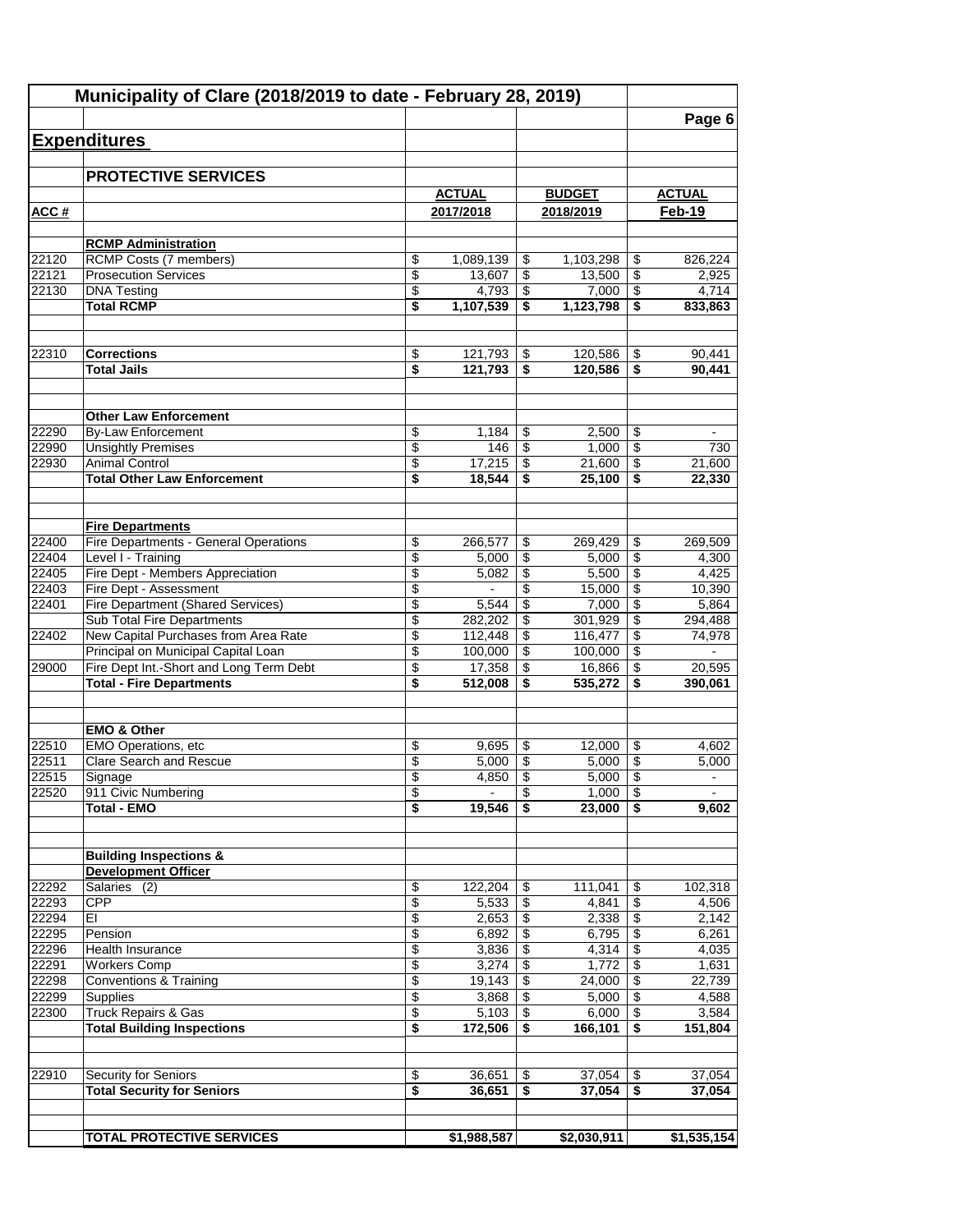|       | Municipality of Clare (2018/2019 to date - February 28, 2019) |               |               |                         |               |
|-------|---------------------------------------------------------------|---------------|---------------|-------------------------|---------------|
|       |                                                               |               |               |                         | Page 7        |
|       | <b>Expenditures</b>                                           |               |               |                         |               |
|       |                                                               |               |               |                         |               |
|       | <b>TRANSPORTATION SERVICES</b>                                |               |               |                         |               |
|       |                                                               | <b>ACTUAL</b> | <b>BUDGET</b> |                         | <b>ACTUAL</b> |
| Acct# |                                                               | 2017/2018     | 2018/2019     |                         | Feb-19        |
|       |                                                               |               |               |                         |               |
|       | <b>Public Transit</b>                                         |               |               |                         |               |
| 23500 | Transport de Clare                                            | \$<br>23,000  | \$<br>23,000  | $\sqrt{2}$              | 23,000        |
|       | <b>Sub-Total</b>                                              | \$<br>23,000  | \$<br>23,000  | \$                      | 23,000        |
|       | <b>Sidewalks/Street Lights/Roads</b>                          |               |               |                         |               |
| 23230 | <b>Repairs to Sidewalks</b>                                   | \$            | \$            | \$                      | 156           |
| 23232 | Sidewalks - Snow Removal                                      | \$<br>34.848  | \$<br>40,000  | \$                      | 31,365        |
| 23250 | <b>Street Lights Area Rate</b>                                | \$<br>18,526  | \$<br>22,240  | \$                      | 18,542        |
| 23240 | Engineering roads                                             | \$<br>292     | \$<br>1,000   | \$                      |               |
| 23244 | Community Cleanup Program - (\$150/km)                        | \$<br>6,706   | \$<br>10,000  | \$                      | 9,213         |
|       | <b>Sub-Total</b>                                              | \$<br>60,372  | \$<br>73,240  | \$                      | 59,277        |
|       | <b>TOTAL TRANSP. SERVICES</b>                                 | \$<br>83,372  | \$<br>96,240  | \$                      | 82,277        |
|       |                                                               |               |               |                         |               |
|       | <b>DEBT CHARGES</b>                                           |               |               |                         |               |
| 28995 | Principal-CHC Loan (Yr.10 of 20)                              | \$<br>125,000 | \$<br>125,000 | $\sqrt[6]{\frac{1}{2}}$ | 125,000       |
| 28995 | Principal - Fire Dept Loan (Yr 5 of 15)                       | \$<br>53,333  | \$<br>53,333  | $\sqrt{2}$              | 53,333        |
|       | <b>TOTAL PRINCIPAL DEBT CHARGES</b>                           | \$<br>178,333 | \$<br>178,333 | \$                      | 178,333       |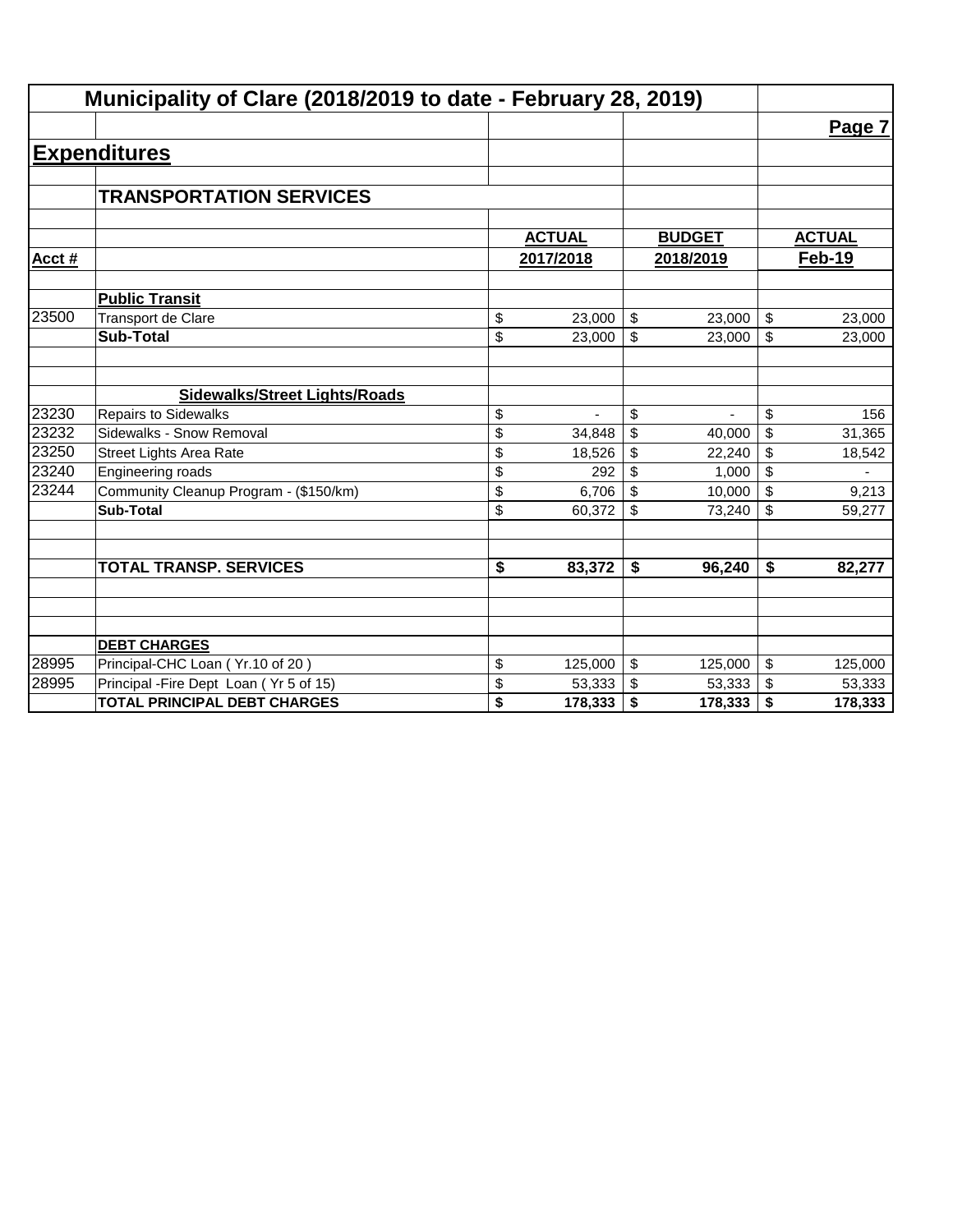|                | Municipality of Clare (2018/2019 to date - February 28, 2019)        |                                      |                |                                 |                |          |                |  |
|----------------|----------------------------------------------------------------------|--------------------------------------|----------------|---------------------------------|----------------|----------|----------------|--|
|                |                                                                      |                                      |                |                                 |                |          |                |  |
|                |                                                                      |                                      |                |                                 |                |          | Page 8         |  |
|                | <b>Expenditures</b>                                                  |                                      |                |                                 |                |          |                |  |
|                |                                                                      |                                      |                |                                 |                |          |                |  |
|                |                                                                      |                                      | <b>ACTUAL</b>  |                                 | <b>BUDGET</b>  |          | <b>ACTUAL</b>  |  |
| Acc#           | <b>ENVIRONMENTAL HEALTH SERVICES</b>                                 |                                      | 2017/2018      |                                 | 2018/2019      |          | Feb-19         |  |
|                |                                                                      |                                      |                |                                 |                |          |                |  |
|                | <b>Sewer - General Operations</b>                                    |                                      |                |                                 |                |          |                |  |
| 24200          | <b>Training and Conferences</b>                                      | \$                                   | 1,782          | $\boldsymbol{\mathsf{S}}$       | 2,500          | \$       | 2,874          |  |
| 24210          | Wages - 1 FTE + 1 Seasonal (9 mths)                                  | \$                                   | 74,316         | \$                              | 80,211         | \$       | 75,003         |  |
| 24216          | <b>CPP</b>                                                           | \$                                   | 3,231          | \$                              | 3,624          | \$       | 3,429          |  |
| 24217          | EI                                                                   | \$                                   | 1,704          | \$                              | 1,817          | \$       | 1,703          |  |
| 24218          | Pension Plan                                                         | \$                                   | 3,597          | \$                              | 3,762          | \$       | 3,467          |  |
| 24219<br>24222 | Group Insurance                                                      | \$                                   | 2,599          | \$                              | 2,647          | \$<br>\$ | 2,475          |  |
|                | <b>Workers Comp</b>                                                  | \$<br>\$                             | 1,959          | \$                              | 1,307          | \$       | 1,213          |  |
| 24221          | Truck Maintenance, & Gas                                             | \$                                   | 5,982          | \$<br>$\boldsymbol{\mathsf{S}}$ | 7,000          | \$       | 6,194          |  |
| 24223<br>24295 | Public Works Garage (Belliveau Cove)<br>Snow Removal (all locations) | \$                                   | 1,314          | \$                              | 4,000<br>1,500 | \$       | 3,195<br>1,302 |  |
|                | <b>Sub-Total Sewer - General Operations</b>                          | \$                                   | 96,485         | \$                              | 108,368        | \$       | 100,854        |  |
|                |                                                                      |                                      |                |                                 |                |          |                |  |
|                | <b>Sewage Treatment Plant Operations</b>                             |                                      |                |                                 |                |          |                |  |
|                | Meteghan                                                             |                                      |                |                                 |                |          |                |  |
| 24211          | Sewer Hydro                                                          | \$                                   | 16,558         | \$                              | 22,000         | \$       | 17,022         |  |
| 24212          | Supplies & Repairs                                                   | \$                                   | 16,795         | \$                              | 18,000         | \$       | 11,659         |  |
| 24213          | Snow Removal                                                         | \$                                   |                | \$                              |                | \$       |                |  |
| 24214          | Testing                                                              | \$                                   | 1,695          | \$                              | 2,500          | \$       | 1,871          |  |
|                | <b>Sub-Total Meteghan</b>                                            | \$                                   | 35,048         | \$                              | 42,500         | \$       | 30,551         |  |
|                |                                                                      |                                      |                |                                 |                |          |                |  |
|                | <b>Sewage Treatment Plant Operations</b>                             |                                      |                |                                 |                |          |                |  |
|                | <b>Church Point</b>                                                  |                                      |                |                                 |                |          |                |  |
| 24241          | Hydro                                                                | \$                                   | 9,008          | \$                              | 12,000         | \$       | 8,542          |  |
| 24242          | Supplies & Repairs                                                   | \$                                   | 2,676          | \$                              | 11,500         | \$       | 3,078          |  |
| 24244          | Testing                                                              | \$                                   | 1,695          | \$                              | 2,500          | \$       | 1,871          |  |
| 24245          | Snow Removal                                                         | $\boldsymbol{\theta}$                |                | \$                              |                | Pβ       |                |  |
|                | <b>Sub-Total Church Point</b>                                        | $\overline{\boldsymbol{\mathsf{s}}}$ | 13,379         | \$                              | 26,000         | \$       | 13,491         |  |
|                |                                                                      |                                      |                |                                 |                |          |                |  |
|                | <b>Belliveau Cove</b>                                                |                                      |                |                                 |                |          |                |  |
| 24290          | Hydro                                                                | \$                                   | 6,816          | \$                              | 8,000          | \$       | 6,795          |  |
| 24291          | Supplies & Repairs                                                   | \$                                   | 5,669          | \$                              | 8,660          | \$       | 9,391          |  |
| 24292          | Testing                                                              | \$                                   | 1,544          | \$                              | 2,500          | \$       | 1,871          |  |
|                | <b>Sub-Total Belliveau Cove</b>                                      | \$                                   | 14,028         | \$                              | 19,160         | \$       | 18,057         |  |
|                |                                                                      |                                      |                |                                 |                |          |                |  |
| 24201          | Insurance - Sewer Systems                                            | \$<br>\$                             | 3,268<br>3,268 | \$<br>\$                        | 3,663          | \$<br>\$ | 3,663          |  |
|                | <b>Sub-Total Insurance</b>                                           |                                      |                |                                 | 3,663          |          | 3,663          |  |
|                | <b>TOTAL SEWER COSTS</b>                                             | \$                                   | 162,208        | \$                              | 199,691        | \$       | 166,616        |  |
|                |                                                                      |                                      |                |                                 |                |          |                |  |
|                |                                                                      |                                      |                |                                 |                |          |                |  |
|                |                                                                      |                                      |                |                                 |                |          |                |  |
|                |                                                                      |                                      |                |                                 |                |          |                |  |
|                |                                                                      |                                      |                |                                 |                |          |                |  |
|                |                                                                      |                                      |                |                                 |                |          |                |  |
|                |                                                                      |                                      |                |                                 |                |          |                |  |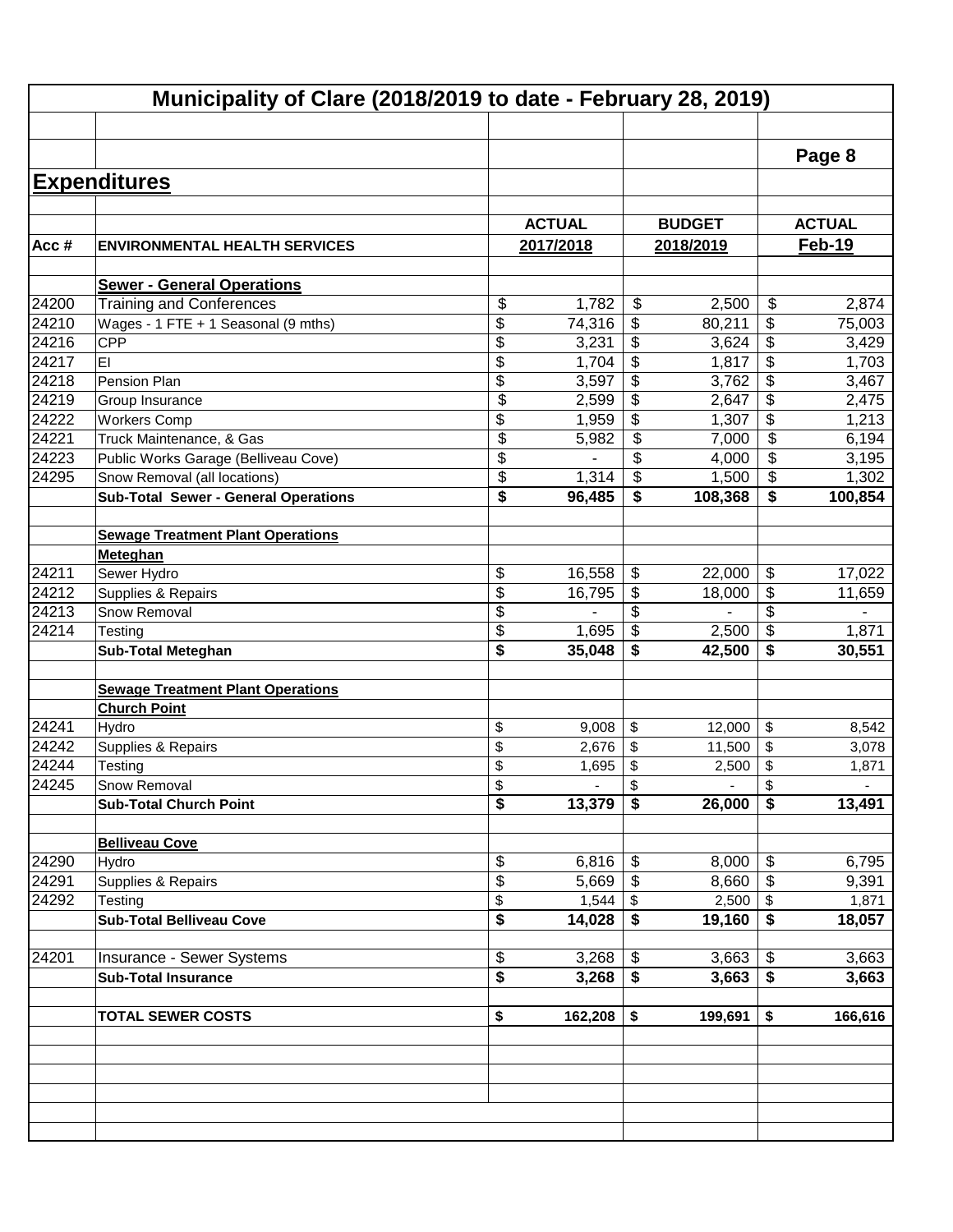| Municipality of Clare (2018/2019 to date - February 28, 2019) |                                                        |                          |               |                                        |                  |                                                     |               |
|---------------------------------------------------------------|--------------------------------------------------------|--------------------------|---------------|----------------------------------------|------------------|-----------------------------------------------------|---------------|
|                                                               |                                                        |                          |               |                                        |                  |                                                     | Page 9        |
|                                                               | <b>Expenditures</b>                                    |                          |               |                                        |                  |                                                     |               |
|                                                               |                                                        |                          |               |                                        |                  |                                                     |               |
|                                                               |                                                        |                          |               |                                        |                  |                                                     |               |
|                                                               |                                                        |                          | <b>ACTUAL</b> |                                        | <b>BUDGET</b>    |                                                     | <b>ACTUAL</b> |
| <b>ACC#</b>                                                   |                                                        |                          | 2017/2018     |                                        | 2018/2019        |                                                     | <b>Feb-19</b> |
|                                                               | <b>Public Health Services</b>                          |                          |               |                                        |                  |                                                     |               |
|                                                               | <b>Clare Health Centre</b>                             |                          |               |                                        |                  |                                                     |               |
| 25500                                                         | Adm(Manager/Secretaries/Patient Attendants/Cleaners)   | \$                       | 306,031       | \$                                     | 347,128          | \$                                                  | 284,666       |
| 25502                                                         | <b>CPP</b><br>EI                                       | \$                       | 12,817        | \$                                     | 15,294           | \$                                                  | 11,832        |
| 25503<br>25504                                                |                                                        | \$                       | 6,763         | \$                                     | 7,652            | \$                                                  | 6,173         |
| 25505                                                         | Pension<br>Health Insurance                            | \$<br>\$                 | 10,308        | \$                                     | 14,805           | $\overline{\boldsymbol{\theta}}$                    | 11,059        |
| 25522                                                         |                                                        | \$                       | 10,532        | \$                                     | 3,814            | $\overline{\boldsymbol{\theta}}$<br>$\overline{\$}$ | 2,905         |
| 25510                                                         | <b>Workers Comp</b><br><b>Office Supplies</b>          | $\overline{\$}$          | 7,993         | \$<br>\$                               | 5,499            | $\overline{\$}$                                     | 4,528         |
|                                                               |                                                        |                          | 7,429         |                                        | 8,500            | $\overline{\$}$                                     | 8,419         |
| 25511<br>25513                                                | <b>Medical Supplies</b><br>Med Access - Clinic License | \$<br>\$                 | 14,838        | \$<br>\$                               | 16,000<br>25,000 | $\overline{\$}$                                     | 9,066         |
| 25514                                                         | <b>IT Support</b>                                      | \$                       | 8,100<br>345  | \$                                     |                  | $\overline{\$}$                                     | 4,930         |
| 25515                                                         | Travel/Training                                        | \$                       | 2,079         | \$                                     | 1,500<br>3,500   | \$                                                  | 2,373<br>649  |
| 25520                                                         | Cleaning Supplies (incl.strip & wax floors)            | \$                       | 3,891         | \$                                     | 5,500            | $\overline{\$}$                                     | 5,709         |
| 25529                                                         | Telephone, Internet, Telehealth                        | \$                       | 7,892         | \$                                     | 8,400            | \$                                                  | 6,982         |
| 25530                                                         | Hydro                                                  | \$                       | 25,129        | \$                                     | 30,000           | \$                                                  | 23,881        |
| 25540                                                         | Sewer Services (7 units @ \$185.00 ea)                 | \$                       | 1,225         | \$                                     | 1,295            | \$                                                  | 1,295         |
| 25560                                                         | Snow Removal/Mowing/Gardening                          | \$                       | 4,254         | \$                                     | 5,500            | $\overline{\mathcal{L}}$                            | 3,957         |
| 25570                                                         | Maintenance and Repairs                                | \$                       | 23,954        | \$                                     | 35,000           | $\overline{\mathcal{L}}$                            | 15,449        |
| 25525                                                         | <b>Small Equipment</b>                                 | \$                       | 5,785         | \$                                     | 8,125            | \$                                                  | 4,957         |
| 25571                                                         | Property Insurance                                     | \$                       | 3,514         | \$                                     | 4,138            | \$                                                  | 4,138         |
| 25550                                                         | <b>Site Survey</b>                                     | \$                       | 13,646        | \$                                     |                  | \$                                                  |               |
| 25572                                                         | Misc. Purchases                                        | \$                       | 7,468         | \$                                     | 10,000           | $\boldsymbol{\mathsf{S}}$                           | 1,496         |
|                                                               | <b>Sub-Total</b>                                       | \$                       | 483,994       | \$                                     | 556,651          | \$                                                  | 414,466       |
|                                                               |                                                        |                          |               |                                        |                  |                                                     |               |
|                                                               | <b>New Recruitment</b>                                 |                          |               |                                        |                  |                                                     |               |
| 25900                                                         | Doctor Recruitment & Incentive                         | \$                       | 1,238         | \$                                     | 15,000           | \$                                                  | 2,000         |
| 25516                                                         | Student House next to Medical Centre-Operations        | \$                       | 7,161         | \$                                     |                  | $\overline{\boldsymbol{\theta}}$                    |               |
| 25516                                                         | Student House (Insurance)                              | $\overline{\mathcal{G}}$ |               | \$                                     | 141              | \$                                                  | 141           |
|                                                               | <b>Student House (Repairs)</b>                         | \$                       |               | \$                                     |                  |                                                     |               |
|                                                               | <b>Sub-Total</b>                                       | \$                       | 8,399         | $\overline{\boldsymbol{\mathfrak{s}}}$ | 15,141           | \$                                                  | 2,141         |
|                                                               |                                                        |                          |               |                                        |                  |                                                     |               |
|                                                               | <b>Low Income Seniors Housing</b>                      |                          |               |                                        |                  |                                                     |               |
| 28233                                                         | Housing Commission - Operating deficit                 | \$                       | 35,448        | \$                                     | 40,000           | $\frac{1}{2}$                                       | 30,498        |
|                                                               | <b>Sub-Total</b>                                       | \$                       | 35,448        | \$                                     | 40,000           | \$                                                  | 30,498        |
|                                                               |                                                        |                          |               |                                        |                  |                                                     |               |
|                                                               | <b>Sub Total - Public Health Services</b>              | \$                       | 527,841       | \$                                     | 611,792          | \$                                                  | 447,105       |
|                                                               |                                                        |                          |               |                                        |                  |                                                     |               |
|                                                               |                                                        |                          |               |                                        |                  |                                                     |               |
| 29000                                                         | Interest on Short & Long-Term Debt - CHC               | \$                       | 76,319        | $\boldsymbol{\mathsf{S}}$              | 70,056           | $\boldsymbol{\mathsf{S}}$                           | 78,650        |
|                                                               | <b>Sub Total Interest - CHC</b>                        | \$                       | 76,319        | \$                                     | 70,056           | \$                                                  | 78,650        |
|                                                               |                                                        |                          |               |                                        |                  |                                                     |               |
|                                                               | TOTAL PUBLIC HEALTH SERVICES                           |                          | \$604,160     |                                        | \$681,848        |                                                     | \$525,756     |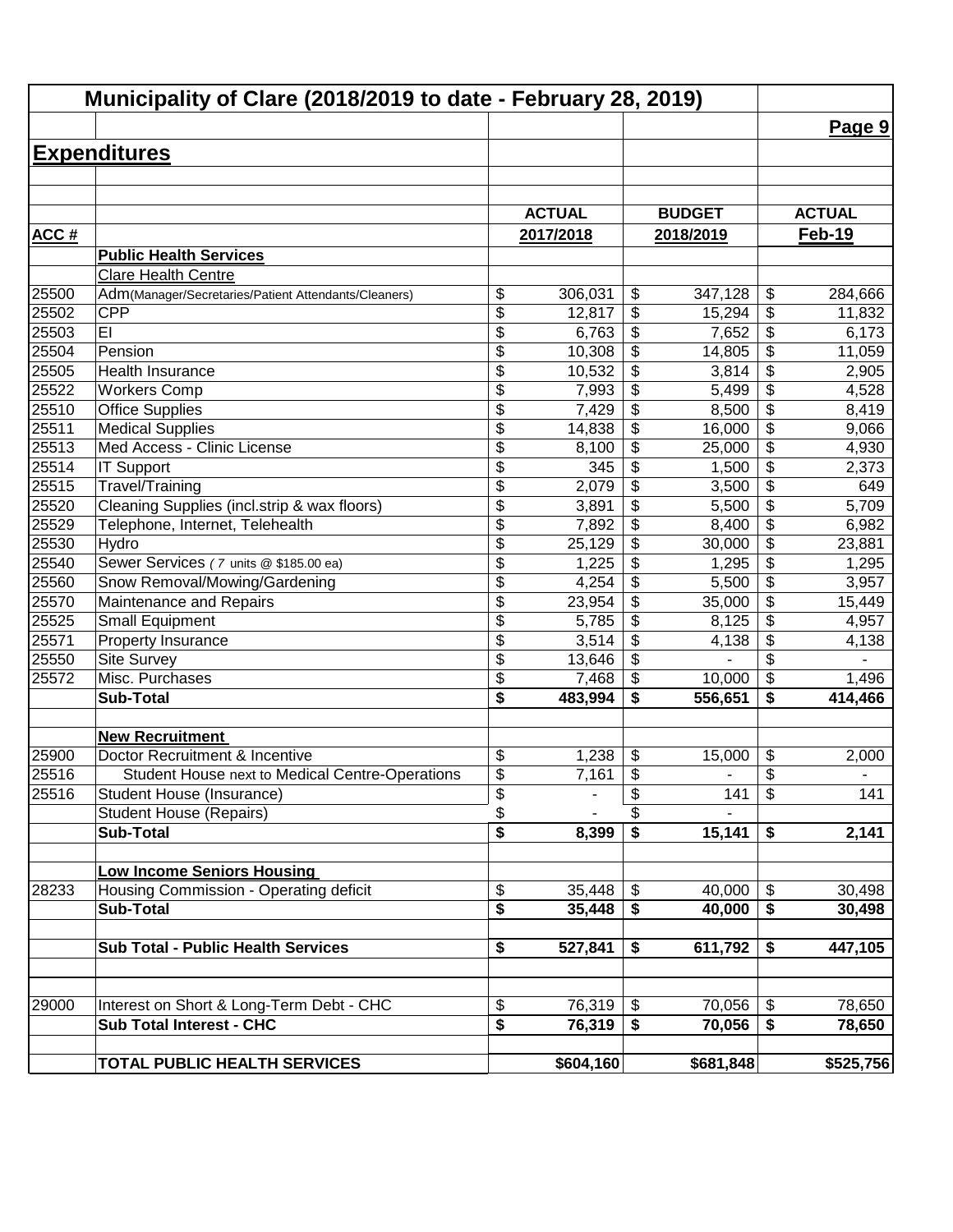|       | Municipality of Clare (2018/2019 to date - February 28, 2019) |                          |               |                           |               |                 |                        |  |  |  |
|-------|---------------------------------------------------------------|--------------------------|---------------|---------------------------|---------------|-----------------|------------------------|--|--|--|
|       |                                                               |                          |               |                           |               |                 | Page 10                |  |  |  |
|       | <b>ENVIRONMENTAL HEALTH SERVICES - CONT'D</b>                 |                          |               |                           |               |                 |                        |  |  |  |
|       |                                                               |                          |               |                           |               |                 |                        |  |  |  |
|       | <b>Expenditures</b>                                           |                          |               |                           |               |                 |                        |  |  |  |
|       |                                                               |                          |               |                           |               |                 |                        |  |  |  |
|       |                                                               |                          | <b>ACTUAL</b> |                           | <b>BUDGET</b> |                 | <b>ACTUAL</b>          |  |  |  |
| Acc#  | <b>SOLID WASTE SERVICES</b>                                   |                          | 2017/2018     |                           | 2018/2019     |                 | <b>Feb-19</b>          |  |  |  |
|       |                                                               |                          |               |                           |               |                 |                        |  |  |  |
|       | <b>Garbage/Collection\Tipping Fees/Other</b>                  |                          |               |                           |               |                 |                        |  |  |  |
| 24320 | Garbage & Waste Collections                                   | \$                       | 417,660       | \$                        | 483,579       | \$              | 401,107                |  |  |  |
| 24300 | <b>Transfer Station Operations</b>                            | $\overline{\$}$          | 30,274        | $\boldsymbol{\mathsf{S}}$ | 45,000        | \$              | 35,500                 |  |  |  |
| 24301 | <b>Landfill Closure</b>                                       | $\overline{\$}$          | 47,952        | \$                        | 45,000        | $\overline{\$}$ | 29,899                 |  |  |  |
| 24321 | Recycling - Tipping Fees (Blue Bags)                          | \$                       | 86,743        | \$                        | 98,000        | $\overline{\$}$ | 96,821                 |  |  |  |
| 24322 | Organic Tipping Fees                                          | $\overline{\mathcal{L}}$ | 70,137        | $\overline{\mathcal{S}}$  | 72,000        | $\overline{\$}$ | 59,398                 |  |  |  |
| 24304 | Queens Tipping Fees (\$95.60)                                 | $\overline{\$}$          | 325,670       | $\overline{\mathcal{L}}$  | 331,150       | \$              | 322,911                |  |  |  |
| 24342 | Solid Waste Schedules, Green Carts, etc                       | $\overline{\mathcal{L}}$ | 10,461        | \$                        | 15,000        | \$              | 6,976                  |  |  |  |
| 24340 | Landfill Wages (3)                                            | \$                       | 116,667       | \$                        | 126,897       | \$              | 122,956                |  |  |  |
| 24343 | CPP                                                           | $\overline{\$}$          | 5,282         | \$                        | 5,588         | \$              | 5,561                  |  |  |  |
| 24344 | EI                                                            | \$                       | 2,676         | \$                        | 2,946         | \$              | 2,843                  |  |  |  |
| 24345 | Pension Plan                                                  | \$                       | 6,858         | \$                        | 7,172         | \$              | 6,750                  |  |  |  |
| 24346 | <b>Health Insurance</b>                                       | \$                       | 3,658         | \$                        | 1,413         | \$              | 1,310                  |  |  |  |
| 24347 | <b>Workers Comp</b>                                           | \$                       | 3,048         | \$                        | 2,068         | \$              | 1,990                  |  |  |  |
| 24348 | Property Insurance                                            | \$                       | 2,233         | \$                        | 2,502         | \$              | 2,502                  |  |  |  |
| 24341 | Waste Check (Administration)                                  | \$                       | 22,410        | \$                        | 23,433        | \$              | 23,433                 |  |  |  |
| 24305 | <b>Beach Cleanup</b>                                          | \$                       | 500           | \$                        |               | \$              |                        |  |  |  |
| 24303 | Illegal Dump Clean-Up                                         | \$                       | 652           | \$                        | 4,500         | \$              | 600                    |  |  |  |
| 24349 | Miscellaneous                                                 |                          |               | \$                        |               | \$              |                        |  |  |  |
|       | <b>Sub-Total Garbage</b>                                      | \$                       | 1,152,882     | \$                        | 1,266,249     | \$              | 1,120,558              |  |  |  |
|       |                                                               |                          |               |                           |               |                 |                        |  |  |  |
|       | <b>Total Garbage/Recycling</b>                                | \$                       | 1,152,882     | \$                        | 1,266,249     | \$              | $\overline{1,120,558}$ |  |  |  |
|       |                                                               |                          |               |                           |               |                 |                        |  |  |  |
|       | <b>TOTAL ENVIRONMENTAL HEALTH</b>                             | \$                       | 1,315,090     | \$                        | 1,465,940     | \$              | 1,287,174              |  |  |  |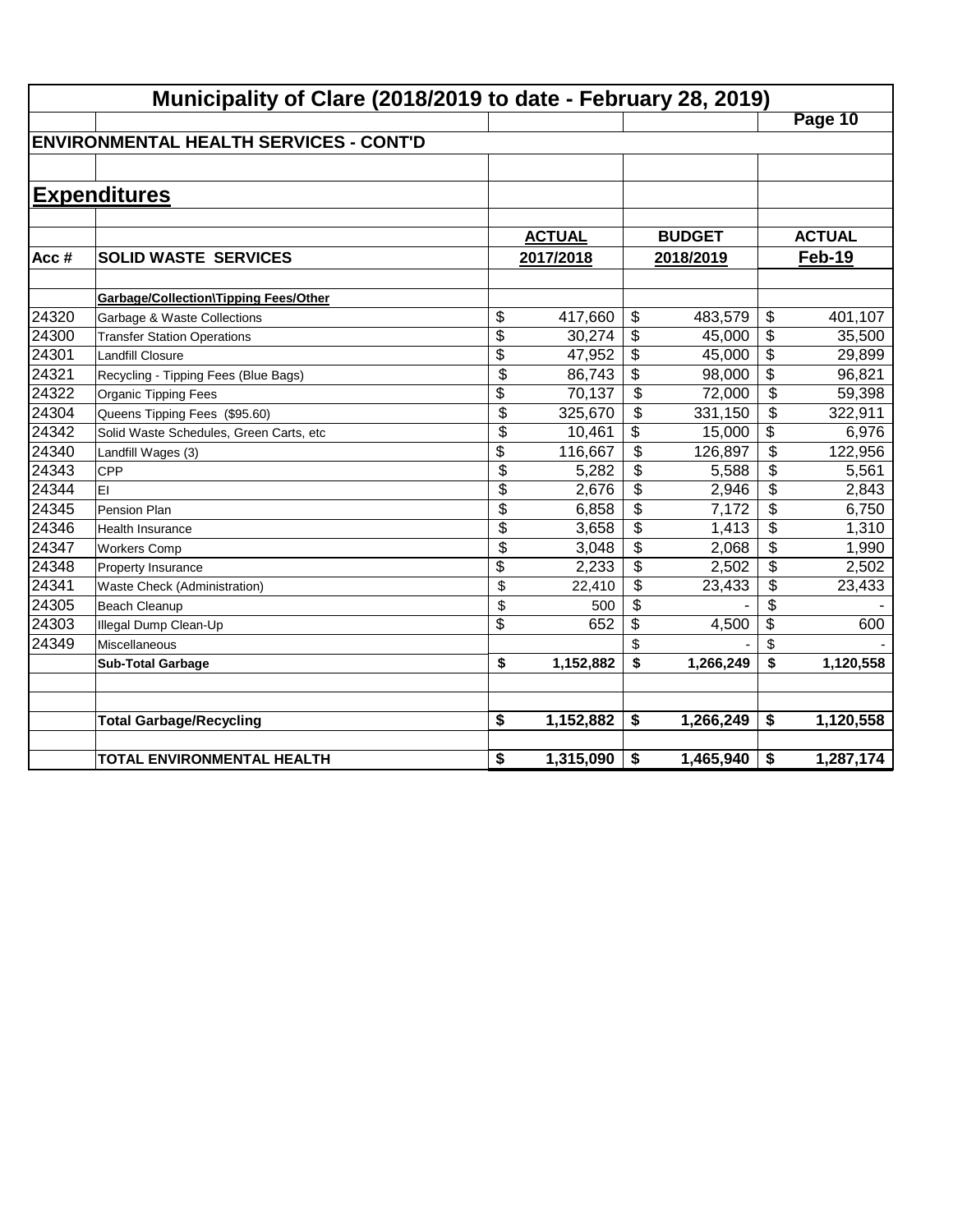|       | <b>Expenditures</b>                        |                         |               |                             |               | Page 11                   |               |  |
|-------|--------------------------------------------|-------------------------|---------------|-----------------------------|---------------|---------------------------|---------------|--|
|       |                                            |                         |               |                             |               |                           |               |  |
|       | <b>ENVIRONMENTAL DEVELOPMENT SERVICES</b>  |                         |               |                             |               |                           |               |  |
|       |                                            |                         |               |                             |               |                           |               |  |
|       |                                            |                         | <b>ACTUAL</b> |                             | <b>BUDGET</b> |                           | <b>ACTUAL</b> |  |
| ACC#  |                                            |                         | 2017/2018     |                             | 2018/2019     | Feb-19                    |               |  |
|       | <b>Environmental Planning &amp; Zoning</b> |                         |               |                             |               |                           |               |  |
| 26110 | Planning (meetings, etc)                   | \$                      | 4,097         | $\boldsymbol{\mathsf{S}}$   | 6,000         | $\overline{\$}$           | 438           |  |
| 26220 | Sub-Division Regulations                   | $\overline{\$}$         | 5,589         | $\overline{\$}$             | 2,000         | $\overline{\$}$           | 1,875         |  |
| 26221 | <b>By-law Review</b>                       | \$                      | 3,814         | $\sqrt{3}$                  | 5,000         | $\overline{\mathcal{L}}$  | 3,779         |  |
| 26231 | <b>Watershed Planning</b>                  | \$                      | 7,614         | $\sqrt{3}$                  |               |                           |               |  |
|       | <b>Sub-Total</b>                           | \$                      | 21,114        | $\overline{\mathbf{s}}$     | 13,000        | \$                        | 6,092         |  |
|       |                                            |                         |               |                             |               |                           |               |  |
|       | <b>Environmental Development Serv.</b>     |                         |               |                             |               |                           |               |  |
| 28467 | Regional Enterprise Networks(WREN)         | \$                      | 45,621        | $\boldsymbol{\mathsf{S}}$   | 45,621        | $\boldsymbol{\mathsf{S}}$ | 45,621        |  |
| 26101 | Economic Development - Clare               | \$                      | 74,266        |                             |               |                           |               |  |
|       |                                            | $\overline{\mathbf{s}}$ | 119,887       | \$                          | 45,621        | \$                        | 45,621        |  |
| 27180 | <b>Wentworth Lake Park</b>                 | \$                      | 531           | $\boldsymbol{\mathsf{S}}$   | 500           | $\mathfrak{F}$            | 626           |  |
| 27179 | Belliveau Cove Dev./Wharf/Insurance        | \$                      | 8,984         | $\frac{1}{2}$               | 8,253         | $\sqrt[6]{\frac{1}{2}}$   | 8,490         |  |
|       | <b>Sub-Total</b>                           | $\overline{\$}$         | 9,515         | $\overline{\boldsymbol{s}}$ | 8,753         | $\overline{\$}$           | 9,116         |  |
|       |                                            |                         |               |                             |               |                           |               |  |
|       | TOTAL EVIRONMENT DEVELOPMENT               | \$                      | 150,516       | \$                          | 67,374        | \$                        | 60,829        |  |
|       |                                            |                         |               |                             |               |                           |               |  |
|       |                                            |                         |               |                             |               |                           |               |  |
|       |                                            |                         |               |                             |               |                           |               |  |
|       |                                            |                         |               |                             |               |                           |               |  |
|       |                                            |                         |               |                             |               |                           |               |  |
|       |                                            |                         |               |                             |               |                           |               |  |
|       |                                            |                         |               |                             |               |                           |               |  |
|       |                                            |                         |               |                             |               |                           |               |  |
|       |                                            |                         |               |                             |               |                           |               |  |
|       |                                            |                         |               |                             |               |                           |               |  |
|       |                                            |                         |               |                             |               |                           |               |  |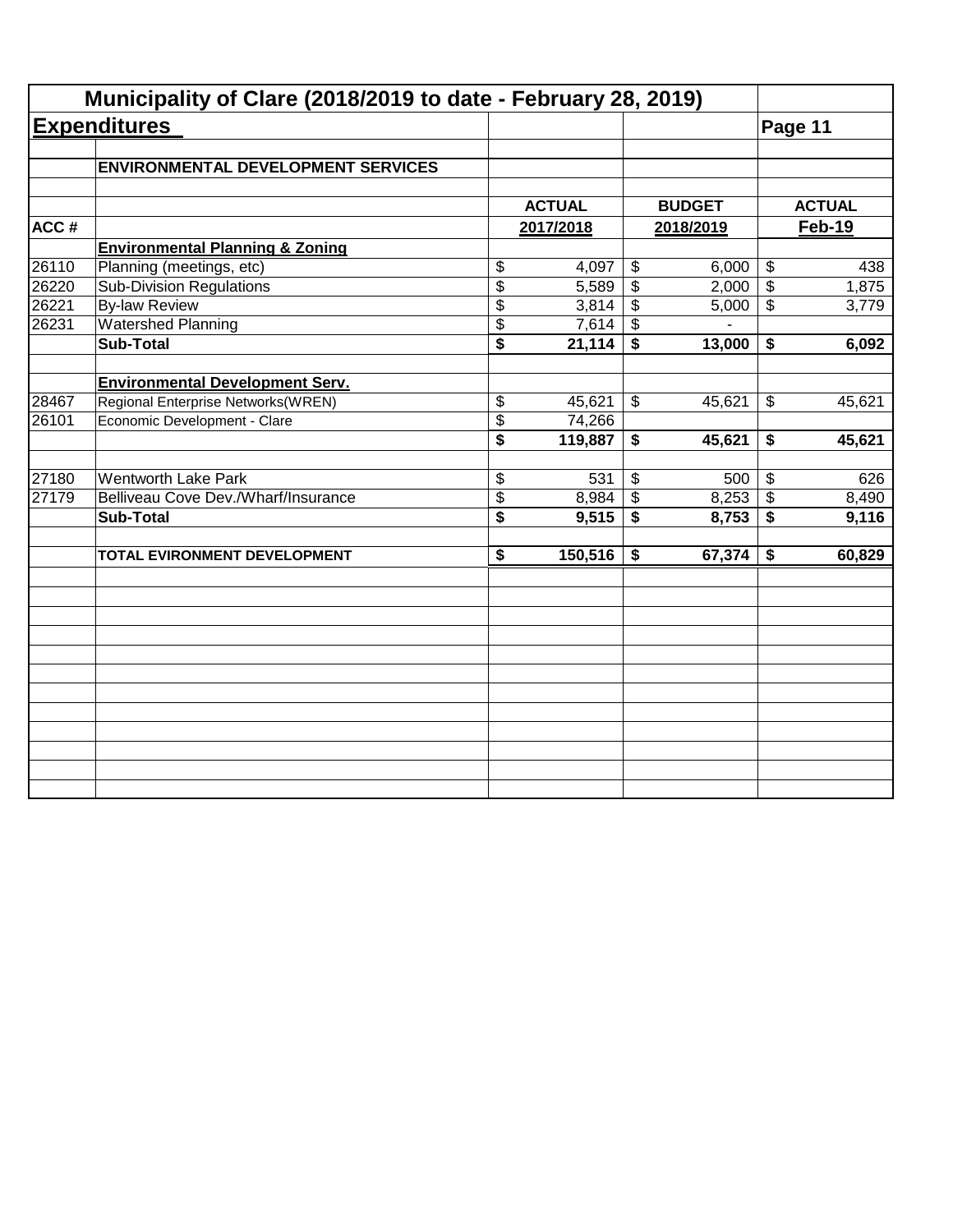| Municipality of Clare (2018/2019 to date - February 28, 2019) |                                                                                            |                          |                    |                                |                    |                          |                    |
|---------------------------------------------------------------|--------------------------------------------------------------------------------------------|--------------------------|--------------------|--------------------------------|--------------------|--------------------------|--------------------|
|                                                               | <b>Expenditures</b>                                                                        |                          |                    |                                |                    |                          | Page 12            |
|                                                               |                                                                                            |                          |                    |                                |                    |                          |                    |
|                                                               | <b>RECREATION &amp; CULTURAL SERVICES</b>                                                  |                          |                    |                                |                    |                          |                    |
|                                                               |                                                                                            |                          | <b>ACTUAL</b>      |                                | <b>BUDGET</b>      |                          | <b>ACTUAL</b>      |
|                                                               |                                                                                            |                          | 2017/2018          |                                | 2018/2019          |                          | Feb-19             |
|                                                               | <b>COMMUNITY DEVELOPMENT</b>                                                               |                          |                    |                                |                    |                          |                    |
|                                                               | Economic Development                                                                       |                          |                    |                                |                    |                          |                    |
|                                                               | Tourism                                                                                    | \$<br>$\overline{\$}$    | 180,366<br>208,224 | \$<br>$\overline{\mathcal{S}}$ | 209,200<br>210,968 | \$<br>\$                 | 168,798<br>181,684 |
|                                                               | Recreation<br><b>Building</b>                                                              |                          |                    |                                |                    |                          |                    |
|                                                               | <b>Community Development Admin</b>                                                         | \$                       | 111,817            | \$                             | 200,610            | \$                       | 174,763            |
| 26290                                                         | - GranFondo Registration                                                                   | $\overline{\mathbb{S}}$  | 30,610             | \$                             | 40,000             | $\overline{\$}$          | 41,710             |
| 26291                                                         | - GranFondo Logistics                                                                      | \$                       | 19,745             | \$                             | 25,000             | \$                       | 17,089             |
| 26292                                                         | - GranFondo Administration                                                                 | \$                       | 5,229              | \$                             | 5,000              | \$                       | 7,753              |
| 26293                                                         | - GranFondo Hospitality                                                                    | \$                       | 26,285             | \$                             | 34,000             | \$                       | 37,568             |
| 26294                                                         | - GranFondo Safety                                                                         | \$                       | $\blacksquare$     | \$                             | 3,000              | \$                       | 3,219              |
| 26295                                                         | - GranFondo Volunteer                                                                      | \$                       | 5,900              | \$                             | 6,670              | \$                       | 4,849              |
| 26296                                                         | - GranFondo Marketing                                                                      | \$                       | 33,690             | \$                             | 39,180             | \$                       | 37,715             |
| 26297                                                         | - GranFondo Learn to Fondo                                                                 | $\overline{\mathcal{S}}$ | 591                | \$                             | 650                | \$                       | 264                |
|                                                               | GranFondo Total<br>- Clare 250                                                             | \$<br>\$                 | 122,051            | \$                             | 153,500<br>117,300 | \$                       | 150,167            |
| 26301<br>26000                                                | - CMA 2024                                                                                 |                          | 2,106              | \$                             |                    | \$                       | 116,876<br>33,268  |
|                                                               |                                                                                            | \$                       | 624,564            | S                              | 891,578            | S                        | 825,556            |
|                                                               |                                                                                            |                          |                    |                                |                    |                          |                    |
|                                                               |                                                                                            |                          |                    |                                |                    |                          |                    |
|                                                               |                                                                                            |                          |                    |                                |                    |                          |                    |
|                                                               | <b>Building &amp; Facilities</b>                                                           |                          |                    |                                |                    |                          |                    |
| 27250                                                         | Meteghan Library - Janitorial                                                              | \$                       | 5,527              | \$                             | 6,000              | \$                       | 5,102              |
| 27253                                                         | Meteghan Library Branch                                                                    | $\overline{\mathbb{S}}$  | 20,965             | \$                             | 23,000             | $\overline{\mathcal{S}}$ | 18,788             |
| 27254                                                         | Extra Hours per week (Library Branch)                                                      | \$                       | 2,070              | \$                             | 2,300              | \$                       | 2,205              |
| 27255                                                         | Hub Culturel/Cultural Hub/CIFA Building                                                    | \$                       | 16,586             | \$                             | 22,000             | \$                       | 14,905             |
| 27256                                                         | Havelock Community Centre (Property Insurance)<br><b>Havelock Community Centre Repairs</b> | \$<br>$\overline{\$}$    | 1,012              | \$<br>\$                       | 1,116<br>1,000     | \$<br>\$                 | 1,116<br>423       |
| 27241                                                         | Municipal Office Repairs                                                                   | \$                       | 1,112<br>2,577     |                                | CAPITAL            |                          | CAPITAL            |
| 27257                                                         | Meteghan Park (Insurance, etc)                                                             | \$                       | 2,682              | \$                             | 2,700              | \$                       | 2,567              |
| 27258                                                         | Ground Search & Rescue Building                                                            | \$                       | 2,409              | \$                             | 3,500              | \$                       | 2,217              |
| 27259                                                         | Eco Park - Insurance                                                                       | \$                       | 7,591              | \$                             | 8,521              | \$                       | 8,521              |
|                                                               | Eco Park - Main Office Repairs & Transformer                                               |                          |                    |                                |                    |                          |                    |
| 27260                                                         | Eco Park - Operations (hydro, etc)                                                         | \$                       | 23,602             | \$                             | 32,500             | \$                       | 26,713             |
| 27270                                                         | Clare Veteran Centre (General Operations)                                                  | $\overline{\$}$          | 37,144             | $\overline{\$}$                | 38,000             | $\overline{\$}$          | 31,897             |
| 27271                                                         | Clare Veteran Centre (Insurance)                                                           | \$                       | 6,058              | \$                             | 6,804              | \$                       | 6,804              |
|                                                               | 27275-76St. Bernard Comm Recreation Ctre (Utilities)                                       | \$                       | 11,956             | \$                             | 6,500              | \$                       | 8,977              |
| 27279                                                         | Écoles JMGuay & St-Albert                                                                  |                          |                    | \$                             | 35,000             | \$                       | 7,132              |
| 28472                                                         | Western Regional Library                                                                   | \$                       | 53,377             | \$                             | 53.377             | \$                       | 53,377             |
| 28700                                                         | Tent / Trailer Rental<br><b>Total Building &amp; Facilities</b>                            | \$<br>\$                 | 8,525<br>203,193   | \$<br>\$                       | 8,000<br>250,318   | \$<br>\$                 | 8,721<br>199,465   |
|                                                               |                                                                                            |                          |                    |                                |                    |                          |                    |
|                                                               |                                                                                            |                          |                    |                                |                    |                          |                    |
|                                                               | <b>Cultural Services</b>                                                                   |                          |                    |                                |                    |                          |                    |
| 27290                                                         | Societe Historique (Point a Major Insurance)                                               | \$                       | 805                | \$                             | 805                | \$                       | 805                |
| 27900                                                         | Contribution to Festival Acadien                                                           | $\overline{\$}$          | 20,000             | \$                             | 20.000             | \$                       | 20,000             |
|                                                               | Productions le Moulin                                                                      | \$                       | 1,000              | \$                             | 1,000              | \$                       | 1,000              |
|                                                               | Digby Choral Federation                                                                    | \$                       | 500                | \$                             | $\blacksquare$     |                          |                    |
|                                                               | <b>Council Commitment to Special Projects</b>                                              |                          |                    |                                |                    |                          |                    |
|                                                               | $-Clare 250$                                                                               |                          |                    | \$                             | 25,000             | \$                       | 25,000             |
|                                                               | - Cape Ste Marie<br>- Gran Fondo                                                           |                          |                    | \$                             | 25.000             |                          |                    |
|                                                               | <b>Total Cultural Services</b>                                                             | \$<br>\$                 | 22,305             | \$<br>\$                       | 15,000<br>86,805   | \$<br>\$                 | 11,238<br>58,043   |
|                                                               |                                                                                            |                          |                    |                                |                    |                          |                    |
|                                                               | Other                                                                                      |                          |                    |                                |                    |                          |                    |
| 27295                                                         | US-A                                                                                       | \$                       | 25,000             | \$                             | 25,000             |                          |                    |
|                                                               | Yarmouth Hospital Foundation                                                               |                          |                    | \$                             | 5,000              | \$                       | 5,000              |
|                                                               | Clare Golf & Country Club - Future Links                                                   | \$                       | 1,000              |                                |                    |                          |                    |
|                                                               | Clare Froggers 4x4 Club (4x4 Fundraising Event)                                            | \$                       | 1,000              | \$                             | 1,000              | \$                       | 1,000              |
|                                                               | <b>Total Other</b>                                                                         | \$                       | 27,000             | \$                             | 31,000             | \$                       | 6,000              |
|                                                               |                                                                                            |                          |                    |                                |                    |                          |                    |
|                                                               |                                                                                            |                          |                    |                                |                    |                          |                    |
|                                                               | TOTAL COMMUNITY DEVELOPMENT AND CULTURAL SERVICES                                          | \$                       | 877,062            | \$                             | 1,259,701          | \$                       | 1,089,064          |
|                                                               |                                                                                            |                          |                    |                                |                    |                          |                    |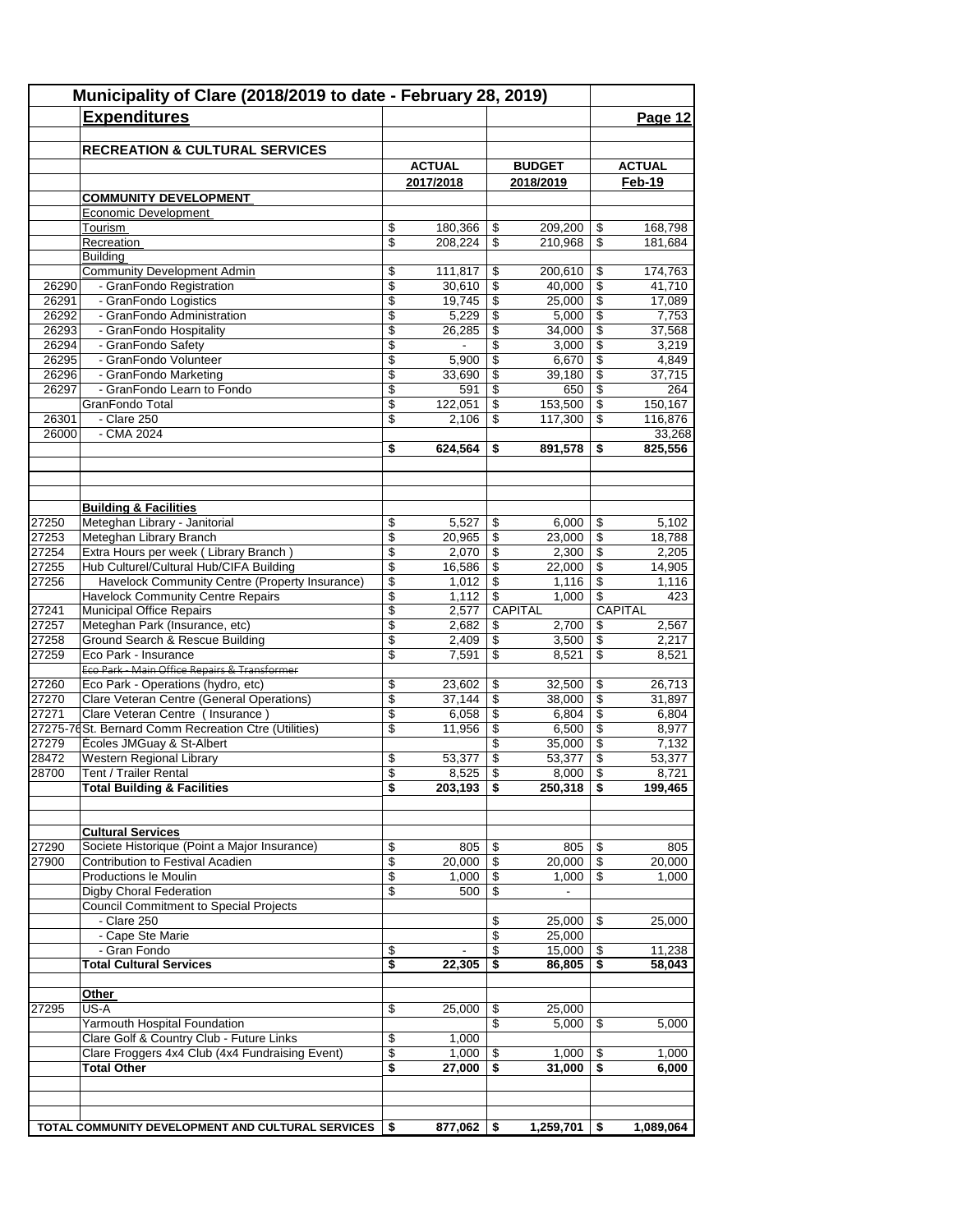| Municipality of Clare (2018/2019 to date - February 28, 2019) |                                              |    |               |    |               |    |                |
|---------------------------------------------------------------|----------------------------------------------|----|---------------|----|---------------|----|----------------|
|                                                               | <b>Expenditures</b>                          |    |               |    |               |    | <b>Page 13</b> |
|                                                               |                                              |    | <b>ACTUAL</b> |    | <b>BUDGET</b> |    | <b>ACTUAL</b>  |
|                                                               |                                              |    | 2017/2018     |    | 2018/2019     |    | <b>Feb-19</b>  |
|                                                               |                                              |    |               |    |               |    |                |
|                                                               | <b>Education</b>                             |    |               |    |               |    |                |
|                                                               |                                              |    |               |    |               |    |                |
|                                                               | 28477 Mandatory Contribution to School Board | \$ | 1,733,449     | \$ | 1,759,896     | \$ | 1,613,238      |
|                                                               |                                              |    |               |    |               |    |                |
|                                                               | <b>TOTAL EDUCATION</b>                       | S  | 1,733,449     | \$ | 1,759,896     | S  | 1,613,238      |
|                                                               |                                              |    |               |    |               |    |                |
|                                                               |                                              |    |               |    |               |    |                |
|                                                               | Total Capital for 2017/2018                  | S. | 305,158       |    | 305,158       |    |                |